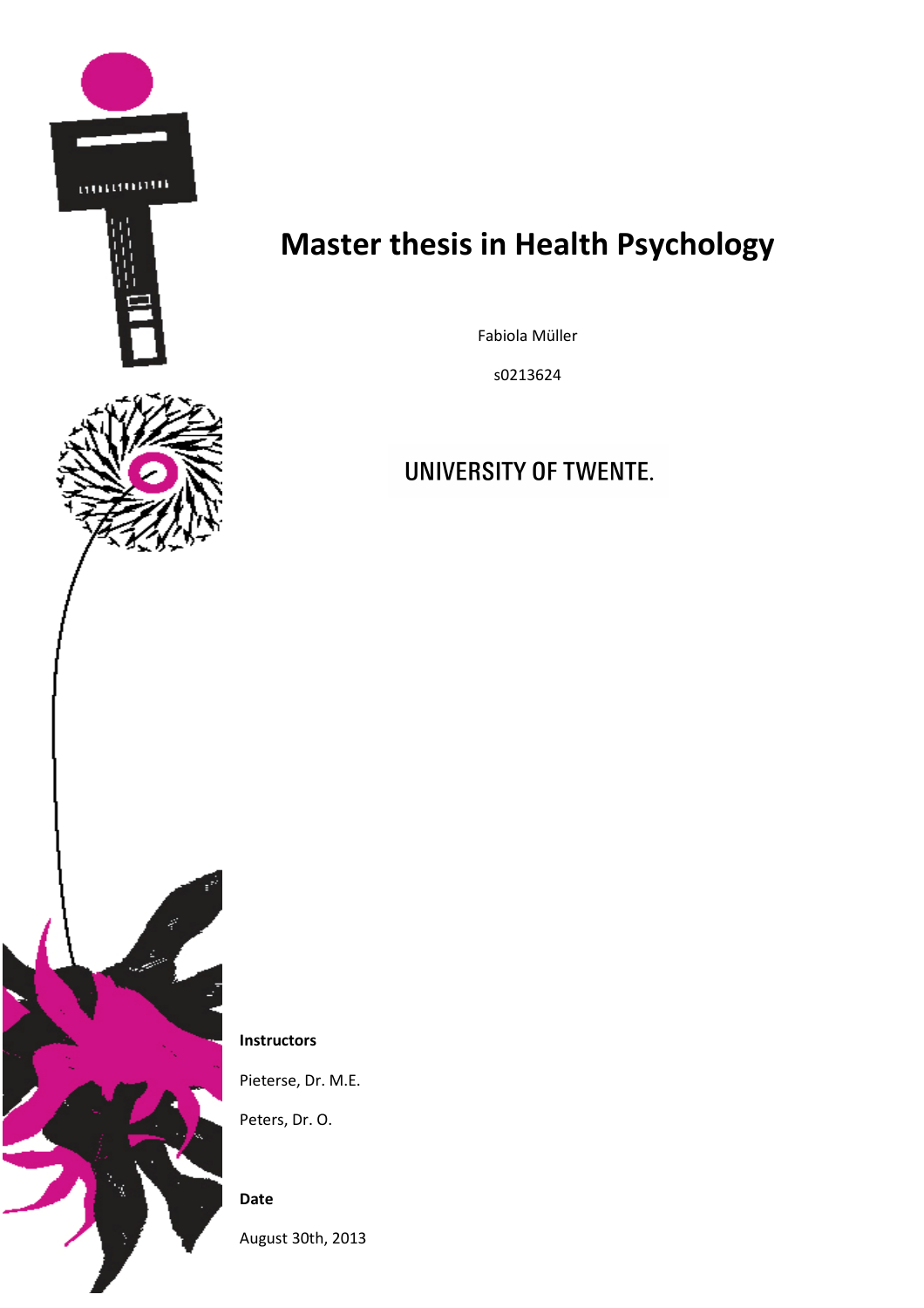# **MMOGs and problematic gaming behavior: Does Gaming Type moderate psychosocial constructs?**

#### **Fabiola Müller**

*Keywords*: Problematic gaming behavior, MMOG, online gaming, moderation, loneliness, preference for online social interaction

# **Abstract**

**Background**: Videogames are a popular pastime for adolescents. Above all online games, especially those called Massively Multiplayer Online Games [MMOGs], are highly popular among adolescents. This type of game is characterized by high social interaction of players acting together in a virtual world. Research indicates that this type of game is strongly linked to problematic gaming and negative effects of gaming.

**Objective**: The objective of this longitudinal study is to figure out the role the Gaming Type [GT] plays in developing problematic gaming behavior [PGB] and negative outcomes of gaming. Therefor, cognitive behavioral model was taken as theoretical basis.

**Method**: Dutch adolescents aged 13 to 22 were asked to fill in an online questionnaire at baseline (T1) and 6-month follow-up (T2). They were approached via their schools located in western areas of the Netherlands. Most important components measured were GT, POSI (preference for online social interaction) and loneliness as predictors at baseline and PGB and negative outcomes as outcome variables at the 6-month follow-up. Moderation-analysis was performed with GT as dichotomous variable (MMOG vs. non-MMOG) to investigate whether GT has impact on the relationship between the two predictor variables (POSI and loneliness) at baseline and PGB and negative outcomes at 6 month follow-up.

**Results**: Major finding of this study is that for the two GTs different variables seem to predict negative consequences of gaming. For the non-MMOG group results clearly indicate that loneliness is a risk factor for gamers to develop PGB and negative outcomes of gaming. This is indicated by moderation-analysis showing that non-MMOG gamers suffering from loneliness do score high on PGB and negative outcomes. Path-analysis does confirm these results. For the MMOG group results suggest that POSI may be a risk factor; but results are not clear in this case. However, this study gives important insights in the mechanisms of developing PGB and negative outcomes of gaming due to the GT played.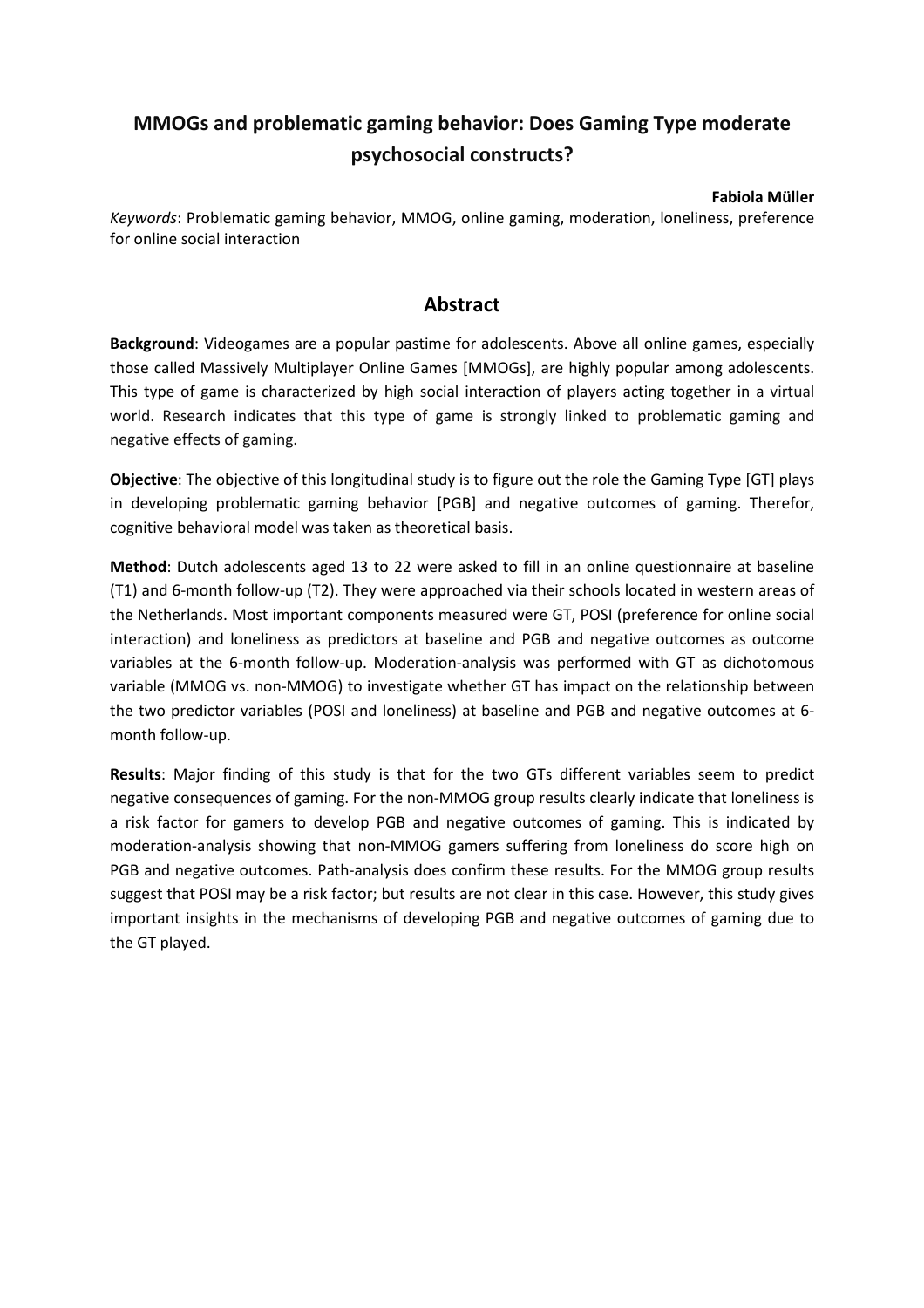# **Background**

Since the early 1990s videogames have become a popular pastime, replacing traditional playing and interactional activities (Frölich, Döpfner, & Lehmkuhl, 2009). While some studies are directed at examining positive effects of playing these videogames (e.g. Primack et al., 2012; Shi & Mao, 2011) most research focuses on detecting negative effects of playing videogames. There is already some evidence of some negative effects like a relationship with increased aggression (Anderson & Dill, 2000; Bartholow, Bushman, & Sestir, 2006; Frölich, et al., 2009).

#### **Problematic gaming behavior and negative outcomes of gaming**

Videogaming can become such a time consuming activity that it comes at the expense of other activities. Researchers already found the potential of games to develop addictive patterns of gaming behavior (Frölich et al., 2009; Griffiths, Kuss, & King, 2012; Grüsser, Thalemann, & Griffiths, 2007). In research the phenomenon of intensely playing games is named differently, e.g*. pathological gaming* (Ferguson, Coulson, & Barnett, 2011) *or online gaming addiction* (Kuss, Louws, & Wiers, 2012; Young, 2009). In this study the term *problematic gaming behavior* [PGB] is used because there is still no consensus in the field whether PGB can be seen as a pathological problem.

 PGB is associated with problems like poorer grades, poorer relationships with parents (Gentile et al., 2011), lower self-esteem, lower satisfaction with daily life (Ko, Yen, Chen, Chen, & Yen, 2005), and PGB seems to affect social contacts negatively (Ng & Wiemer-Hastings, 2005; Young, 2009). A meta-analysis of Ferguson et al. (2011) found co-morbidities of small to moderate size between pathological gaming and mental health, academic and social problems. Research about the frequency of PGB found a prevalence of 3.1% to 8.9%, varying with the type of measurement (Ferguson et al., 2011). Haagsma, Pieterse, and Peters (2012) found a prevalence of PGB of 3.3% among Dutch young adolescents and young Dutch adults (14-29 years). Another study found that 3% of online gamers show PGB, which represents 1.5% of all children aged 13-16 years in the Netherlands (Van Rooij, Schoenmakers, Vermulst, Van Den Eijnden, & Van De Mheen, 2011).

 Further research found that gaming shows a persistent addiction over time and in contrast to a hypothesis of Desai, Krishnan-Sarins, Cavallo, and Potenza (2010), Gentile et al. (2011) found that PGB is not just a symptom of other problems: youths who had become pathological gamers showed later increased depression, anxiety and social phobia. Respondents who stopped with excessive gaming showed a decrease in such problems. So this longitudinal study successfully shows that gaming predicts mental health disorders, rather than simply being correlated with them. Gentile et al. (2011) also found personal characteristics and habits that act as risk factors for developing PGB. These include being impulsive, having lower social competence and empathy as well as poorer emotional regulation skills.

 To this day, research on this topic is difficult, due to lack of consensus on a clear definition or measurement of PGB. Due to a meta-analysis of Furgeson et al. (2011) PGB can be either interpreted as *pathological gaming*, in which the DSM (Diagnostic and Statistical Manual of Mental Disorders) symptoms for pathological gambling are reworded to measure the gaming construct, or can be operationalized as an *interference with daily activities*. Both definitions lead to different types of measurement, resulting in different prevalence rates. While the pathological gaming approach sees PGB as *categorical*, the interference approach can be used to see PGB as a *continuum -* from mild to heavy levels (Furgeson et al., 2011). PGB is still not included as a mental disorder in the DSM-5 of the American Psychological Association [APA] which is published in May 2013. Thus consensus is lacking with regard to whether PGB is pathological and requires therapeutic treatment.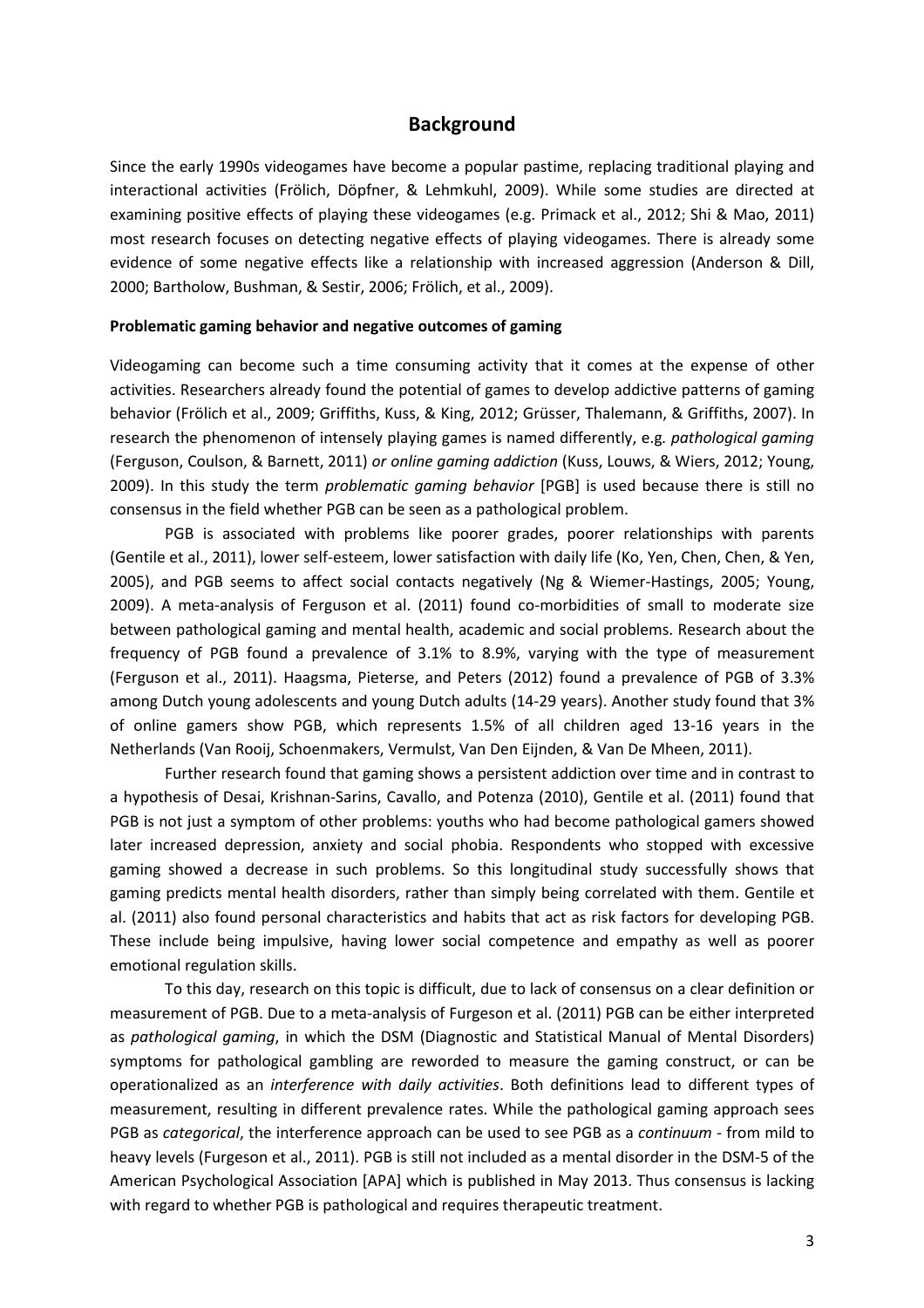#### **Gaming Types**

Since the internet gets more and more distributed, above all online games enjoy great popularity (Seifert & Jöckel, 2009). The first online game was developed in 1970. In the following years online games became more complex culminating in the game *World of Warcraft* [WoW] which was published in 2005 by Blizzard Entertainment. This game had reached a community of about 12 million players in 2010 (Blizzard, 2010). Also WoW is one of the best known games belonging to the type of *Massively Multiplayer Online Role Playing Game* [MMORPG]. In this type of game, the user needs to develop a character, called *avatar*, to act in a virtual world. Because the game works via an online connection, different users around the world can collaborate to achieve higher levels and goals. An important characteristic of MMORPGs is the fact that the game cannot be completed which aims to keep the user playing the game (Van Rooij et al., 2011). According to Smahel, Sevcikova, Blinka, and Vesela (2009) there are three reasons of playing MMORPGs, namely (1) making achievements, (2) interacting with other players, and (3) rising the avatar to higher levels.

 The popular MMORPG WoW falls under a larger category of games, called MMOGs – *Massively Multiplayer Online Games.* All these types of games are played in a virtual community where a variety of gamers can play at the same time (Nagygyörgy et al., 2013). Gamers of MMOGs can communicate and cooperate in the game and also build relationships with other users (Griffiths, Davies, & Chapell, 2003). According to White (2008) there were a total of subscriptions of about 47 million for MMOGs in 2008. No data for the Netherlands only could be found. Next to MMORPGs three other types of games fall under this category, namely MMOFPS (*Multiplayer Online First-Person Shooter*) games, MMORTS (*Multiplayer Online Real-Time Strategy*) games (Ghuman & Griffiths, 2012) and *Racing MMOGs*. In MMOFPS games the users can compete individually or in teams. Because these are shooting games, reaction time and attention skills are important to play MMOFPS games (Nagygyörgy et al., 2013). An example of this type of game is "*Battlefield*" a game developed by Electronic Arts in which the gamer builds the career of a soldier while progressing and upgrading capabilities using new equipment and combat expertise to take to the battlefield (MMOBOMB, 2013<sup>a</sup>). And according to Rice (2006) in MMORTS games the users have to coordinate teams in the virtual world to gain e.g. a higher status and develop specialty areas. In the MMORTS "*The Settlers*", published and developed by Ubisoft, the gamers take the role of a king and need to expand the kingdom while protecting the empire from enemies. Therefore gamers need to manage gathering materials, exploring new regions and defending the kingdom (MMBOMB, 2013<sup>b</sup>). An example of a Racing MMOG is the game "*Need for Speed World"* by Electronic Arts where users can race against other players. Gamers can climb the ranking and can level up their customized cars (MMOBOMB, 2013 $\text{c}$ ). And as already mentioned above, in MMORPGs the gamers create their own character to play the game and interact with others to develop skills and reach higher levels. According to Caplan (2009) and Griffiths, Davies, and Chappell (2004) social interactions and relationships in the game are the central features of playing MMOGs and can even be more important than actually playing the game. These interactions throughout the game occur through instant messaging from person-toperson, group-wide text channels and via voice systems (Williams, Caplan, & Xiong, 2007).

Next to the category of MMOGs, there are other types of videogames which can be divided into two global categories. (1) Online games without the multiplayer-component like "flash games" as "*Tetris"* or "*Bubble Game"* (Spele.nl) or Facebook games as *"FarmVille".* And (2) offline games like the Singleplayer Role-Playing-Game "*Oblivion"* or the Singleplayer racing game "*Burnout"*. In this study the two other categories will be summarized into the non-MMOG group and will be compared to the MMOG group.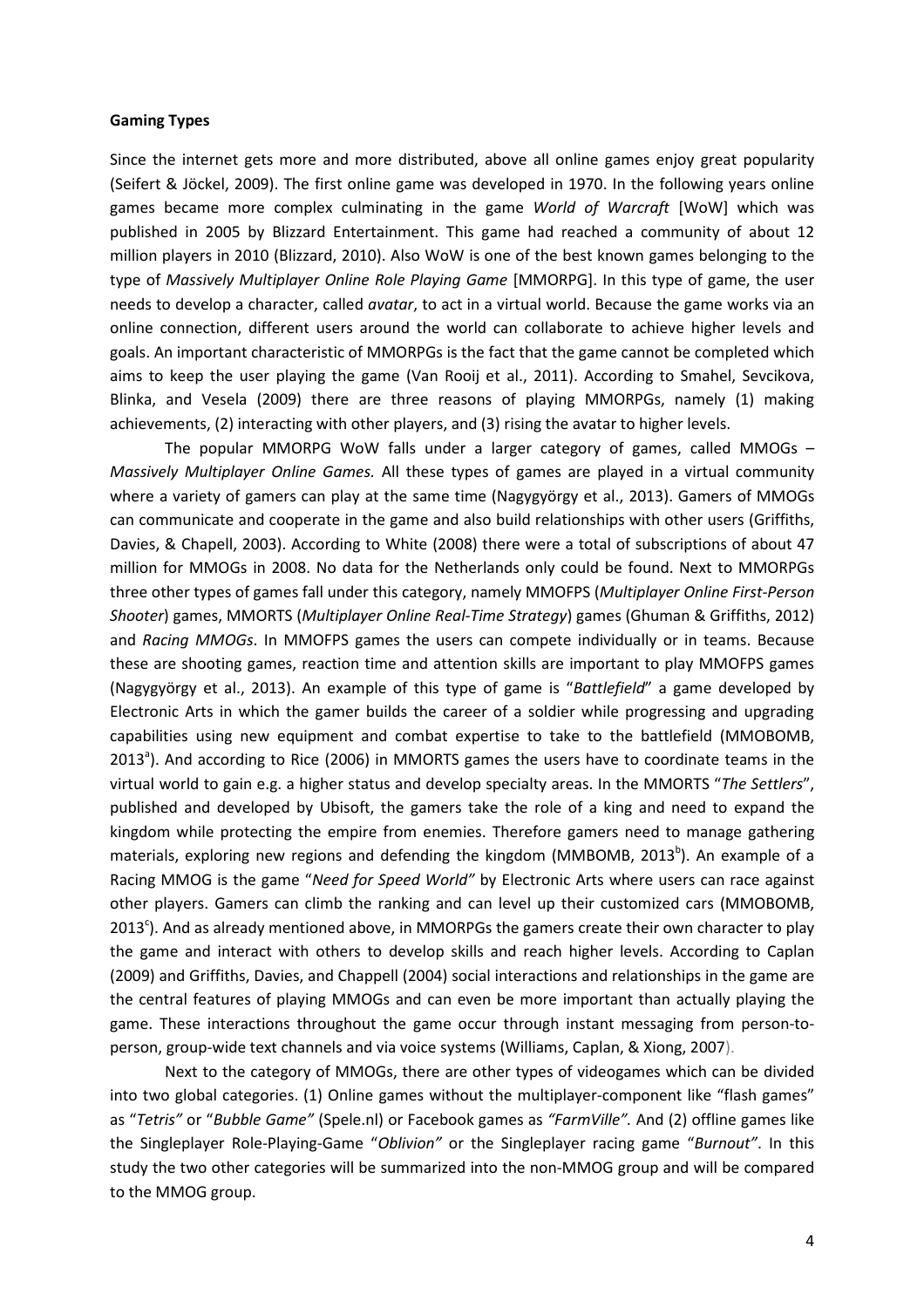Much research focuses on MMOGs, because the characteristics of this type of game, like the endless nature, seem to put the player at higher risk to develop PGB than players who do play other types of videogames (Kuss, 2012). For example, research found links of MMORPGs to addiction (Peters & Malesky, 2008) and negative physiological effects like seizure (Chuang, 2006). An fMRI-based research by Ko et al. (2009) even found that craving to play the game in MMORPG gamers resembles drug dependent cravings. Moreover, research by Longman, O´Connor, and Obst (2009) identified 10% of WoW gamers who play an average of 63 hours per week. And this high-use group seemed to suffer from negative psychological symptoms, like depression, stress, and anxiety.

 Research on this topic is needed because of the high popularity of MMOGs and the high risk of such games for PGB and its negative (psychological) effects. This and the fact that PGB is a persistent problem which is not solely a symptom of other mental problems but predicts lower mental states longitudinally (Gentile et al., 2011) justifies a closer investigation of MMOGs, PGB as well as risk factors for and negative consequences of gaming.

#### **The Cognitive Behavioral Model and PGB**

Davis (2001) introduced the cognitive behavioral model to the research field of the more general problematic use of the internet. In light of the cognitive behavioral model the problematic use of the internet is a combination of internet-related cognitions and behaviors which result in negative outcomes for the user, both in personal and professional life (Haagsma, Caplan, Peters, & Pieterse, 2012). Research of Caplan deals with testing general *Problematic Internet Use* [PIU] in the context of the cognitive behavioral model. He found that both cognitive and behavioral components of PIU are correlated with negative outcomes and psychosocial problems (Caplan, 2010).

 Caplans´ model (2010) contains three components which predict negative outcomes of PIU. First, POSI, the *preference for online social interaction*, has a predictive role in his model. This component is described below. The second variable is *mood regulation.* When the internet or online games are used to relieve feelings like loneliness this is called mood regulation. La Rose, Lin, and Eastin (2003) found that using the internet to relieve depression can lead to the third variable of the model, which is *deficient self-regulation*. LaRose et al. (2003) define this construct as "a state in which conscious self-control is relatively diminished" (p. 232) and which can be an indicator of (media) addiction.

 Haagsma and colleagues (2012; submitted) used the research on PIU as basis to test PGB in online gaming among Dutch adolescents. The rationale behind that was that internet use in general may be comparable in some extend to online gaming; so constructs of PIU were used to explain the development of PGB and its relation with psychosocial wellbeing (Haagsma, Peters, & Pieterse, submitted). Haagsma et al. (2012) found some determinants of the model to be important predictors of PGB. These are POSI, mood regulation and deficient self-regulation. These determinants explained 79% of variance of negative outcomes cross-sectionally (Haagsma, Caplan, Peters, & Pieterse, 2012). This is in line with the findings of Caplan (2010) who found in his PIU research that POSI and moodregulation predict deficient self-regulation of general internet use. And this deficient self-regulation predicted negative outcomes user experienced (Caplan, 2010).

 The studies cited above were used to derive important variables for this research. For this study, which focuses on the GTs MMOG vs. non-MMOG, it seemed reasoned to use variables as predictors which were found to be important in PGB research and which can reflect one of the main differences between these two GTs, namely the social interaction component. Thus, POSI and loneliness were chosen as predictors and are described below.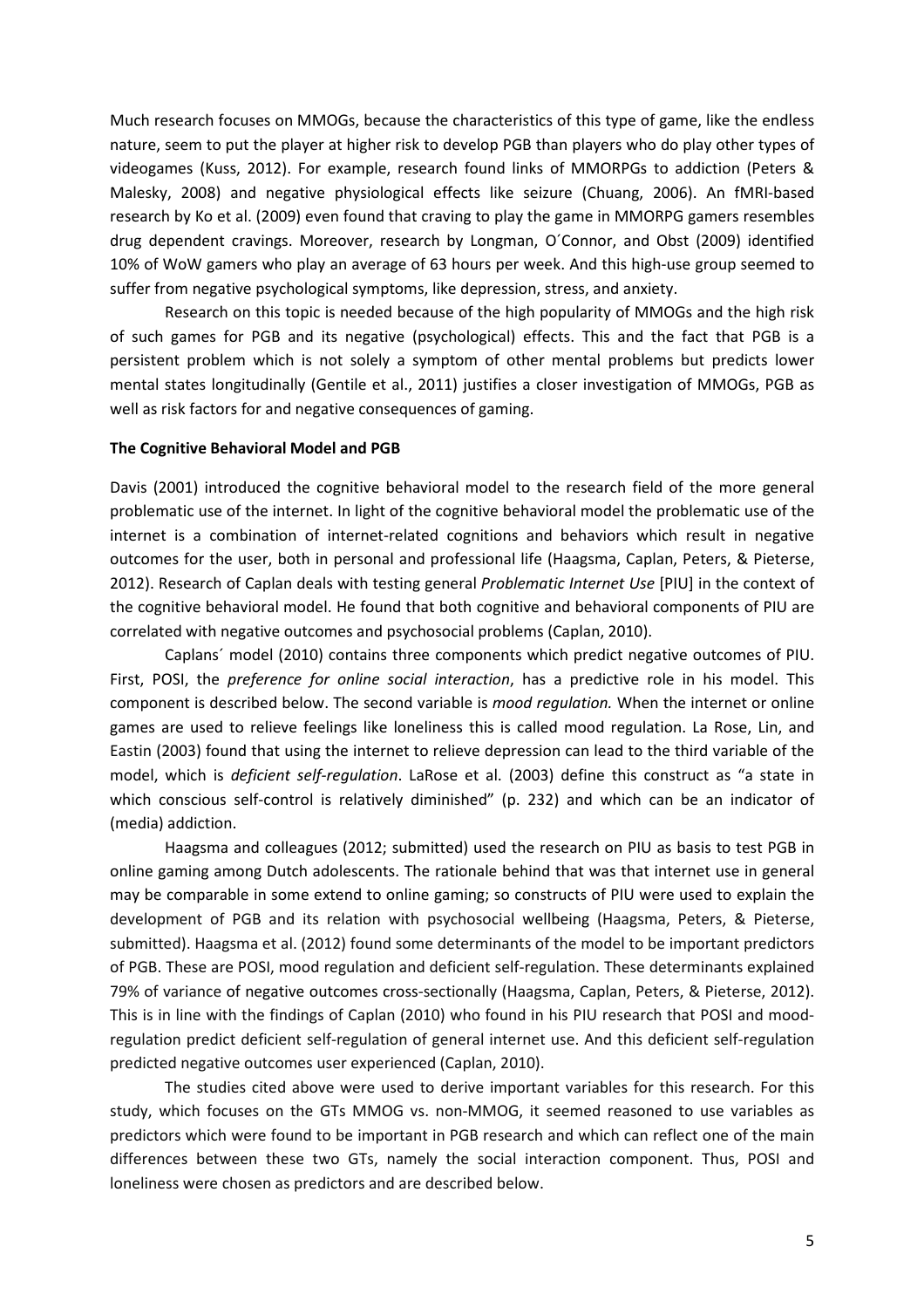**POSI.** This construct involves the preference of a game-user to interact with others online instead of in real-life face to face communication. This could be the case because these individuals have lower psychosocial wellbeing and find this way of communication safer and more effective (Caplan, 2003; 2005; 2007). According to Fioaravanti, Dèttore, and Casale (2012) POSI has become one of the central components of PGB research in recent years, having a rather strong association with PGB. A study of Liu and Peng (2009) found that a construct close to POSI, namely preference for a virtual life, is positively related with psychological dependency in MMOG players. So POSI may play an important role in PGB and its negative consequences by users of MMOGs because here online social interaction is an important component. According to Caplan (2010) POSI is a central component of problematic internet use that can explain why users show other indicators of problematic use. Another important component that can help explain PGB is loneliness, which is described below.

**Loneliness.** Based on their findings, Haagsma et al. (2012) hypothesize that gamers might play online games because they prefer online social interaction above face to face communication because they have interpersonal problems like feelings of loneliness. Caplan (2003) found that, among others, loneliness predicts POSI, with POSI predicting negative outcomes associated with problematic use of the internet. Also some other studies already found that individuals who feel lonely score high on POSI (Caplan, 2007; Kim, LaRose, & Peng, 2009). A two-wave study of Haagsma, Peters and Pieterse (submitted) focusing on online games and PGB among Dutch adolescents confirm these results. They found that gamers of online games who feel lonely and lack social competence score higher on POSI at the 6-month follow-up. Also POSI explains why psychosocial vulnerable gamers game online to regulate their mood. So, adolescents who prefer online interaction are more likely to use videogames to regulate their mood over a long time period. Apparently they can relieve their negative feelings in the online social environment. Also Haagsma et al. (submitted) found that negative outcomes of playing online games lead to lower social competence and higher loneliness scores. The authors conclude that their longitudinal study shows that gamers play online for online social interaction because they seem to have lower social skills and feel lonely.

 Because of the research cited above it is hypothesized that MMOGs have higher potential to evoke PGB and negative outcomes. Depending on the type of game it seems likely that the relationships between the determinants get stronger or weaker. So, the aim of this study is to examine whether the described determinants are moderated by type of game played. Because MMOGs have some unique characteristics, it seems likely that the mechanisms of interest for this GT differ from that of non-MMOGs that lack e.g. the social interaction component typical to MMOGs. The following research question was studied: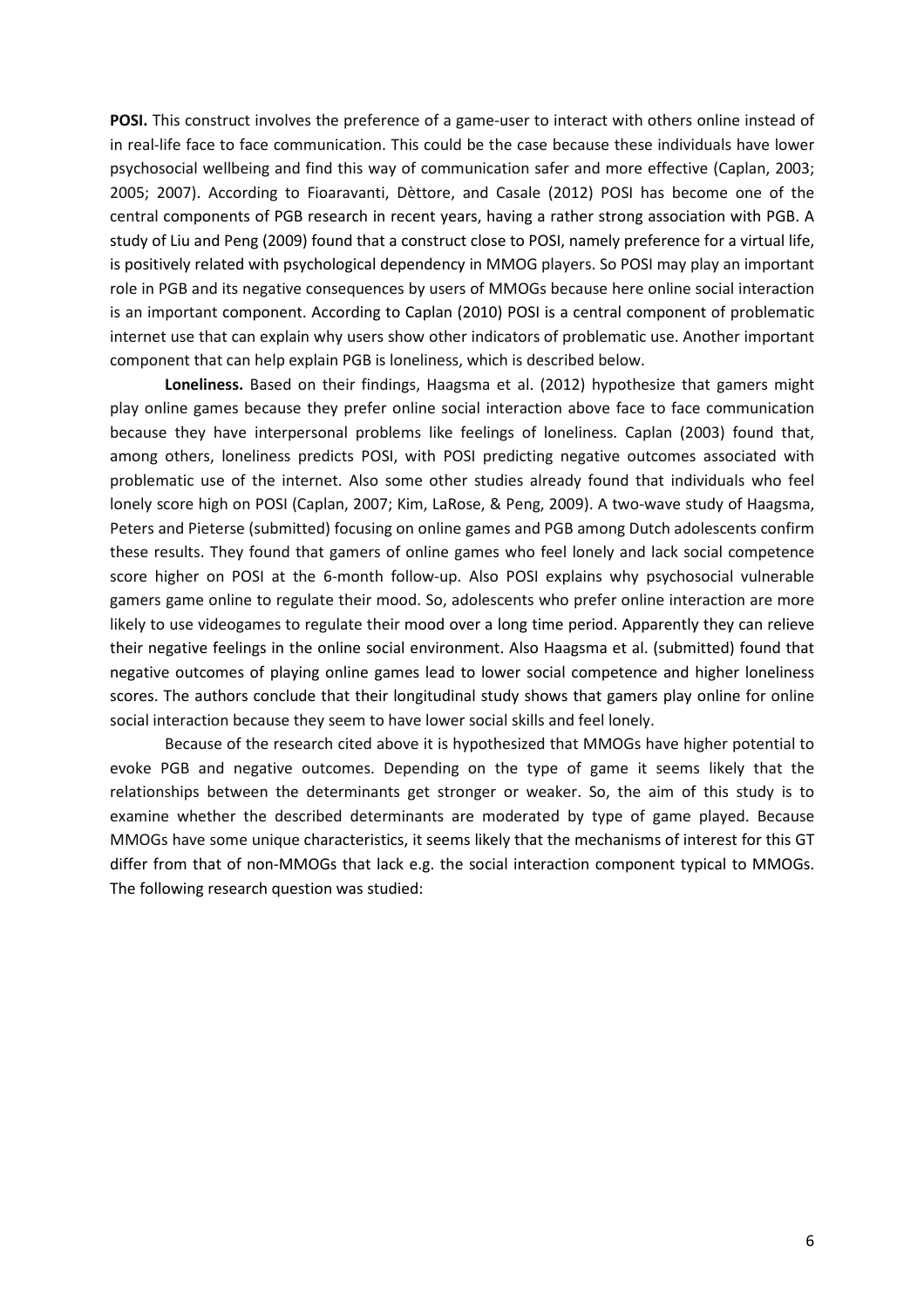### **Research Question***:*

*Which role does the Gaming Type play in predicting problematic gaming behavior and negative outcomes by Dutch adolescent video gamers?* 

To answer the research question and based on the research cited above the following hypotheses were tested:

H1: Loneliness (T1) and POSI (T1) are positively correlated.

H2: POSI (T1) and loneliness (T1) are positive predictors of PGB (T2) and negative outcomes (T2).

H3: MMOG gamers score higher on POSI (T1) and loneliness (T1) than non-MMOG gamers.

H4: MMOG gamers score higher on PGB (T2) and negative outcomes (T2) than non-MMOG gamers.

H5: GT shows a significant interaction with loneliness (T1) on PGB (T2) and negative outcomes (T2).

H6: GT shows a significant interaction with POSI (T1) on PGB (T2) and negative outcomes (T2).



*Figure 1.* Hypothesized model.

<sup>1</sup> Dichotomous moderator: MMOG vs. non-MMOG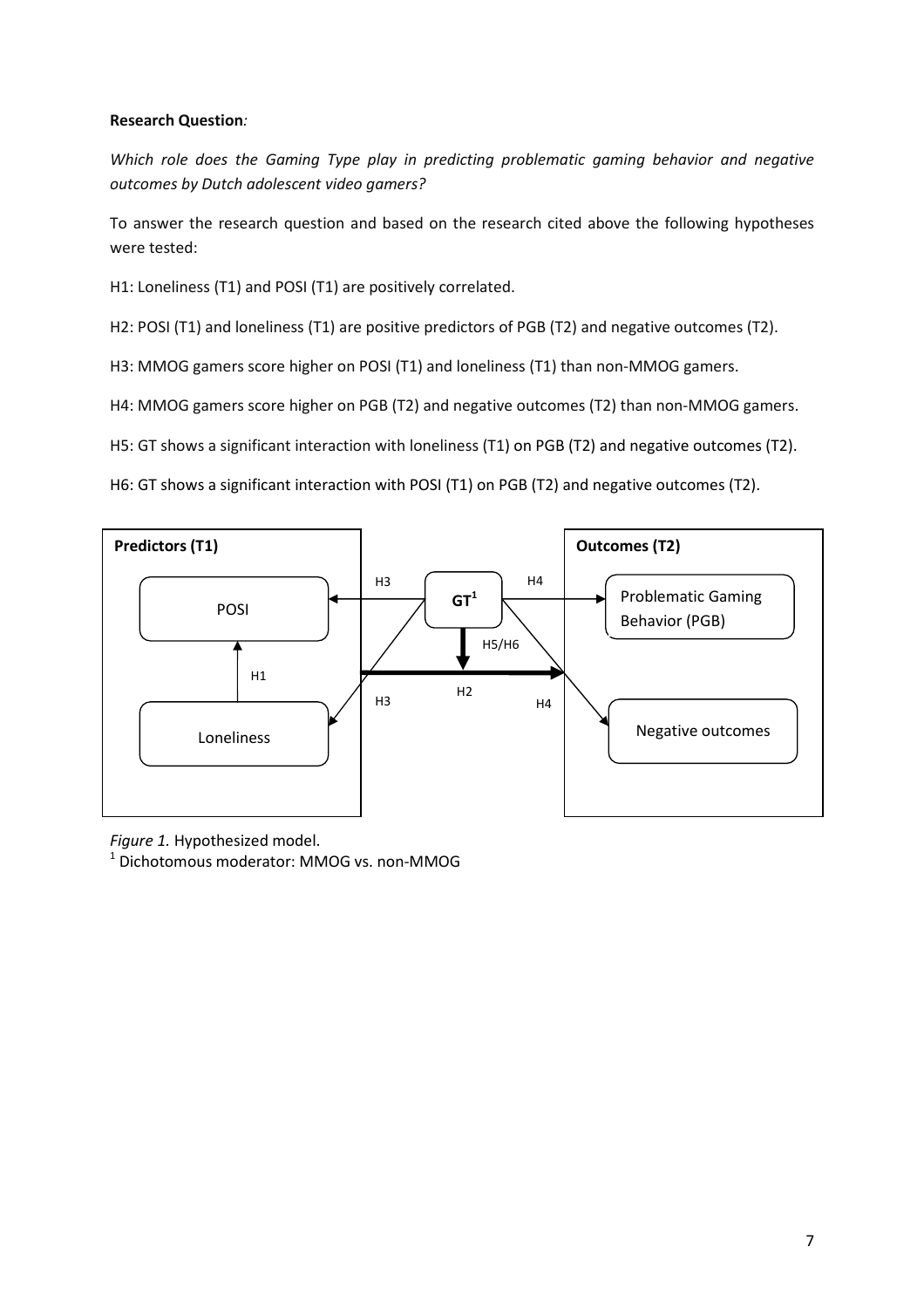# **Method**

This study is part of a larger project on PGB and psychosocial wellbeing (Haagsma et al., 2012; submitted). The study was conducted in collaboration with the *Brijder Addiction Care Group*. This is one of the largest addiction care organizations in the Netherlands and is located in the west of the Netherlands.

#### **Procedure**

The schools in the working area of the *Brijder Addiction Care Group* were initially invited by e-mail or telephone. In the pre-vocational schools, the 9th and 12th grade were invited while in senior vocational schools all grades were invited to participate. An information letter and informed consent was also provided for all parental authorities. The data were primarily collected with an online questionnaire. In September and October 2010 the first wave of data was collected where 15 schools were asked to participate whereof nine schools did participate. In March and April 2011 the second measurement was conducted. Inclusion criterion for this study was participants' self-reported gaming at both measurements.

#### **Participants**

In total 1488 respondents filled in the first online questionnaire. The second questionnaire was conducted by a total of 967 participants, which means that there was an attrition rate of 35% (Haagsma et al., submitted). Participants who did not game at all or who stopped gaming between T1 and T2 were excluded just as respondents with missing values. From the total sample, 180 participants were finally included in the study. These are participants who were gaming at the first measurement and were still gaming at the second. In total the respondents were aged between 13 to 22 years with a mean age of 15.51 years. One hundred forty-seven of the 180 respondents were male (81.7%) and 33 of the respondents were female (18.3%). Mean playing time per week was 21.09 hours (*SD* = 21.19) at T1 and 17.21 hours (*SD* = 19.89) at T2.

#### **Measures**

**Demographic characteristics.** At the beginning of the survey respondents were asked to fill in some demographic characteristics (e.g. gender, age, type of school, school performance, and family conditions) and a code to ensure to be able to match data of T1 and T2 for each individual.

**Gaming Type.** Participants who reported to play games filled in the following questions. To measure type of game the respondents played, they were asked to self-report which GT they played and how frequently they did so. There were ten game-categories given, each with a responding category from "*never*" to "*4 days per week*". By each GT category an example was given to clarify the meaning, e.g. World of Warcraft as example for a MMORPG. The following question asked about playing time at the weekend of the ten game-categories, with response categories ranging from "*never*" to "*3 days per weekend*". To perform the analysis, GT was transformed into a dichotomous variable, either MMOG or non-MMOG. Participants who played MMOGs more than 50% of their total playing time were categorized as MMOG players. Participants who played another type of game more than half of their playing time or participants who played many different types of games without any type more than 50% were categorized as non-MMOG players.

**Playing Time.** Two questions investigated the playing time of respondents. For each of the ten game-categories respondents could first fill in how many hours or minutes they play the game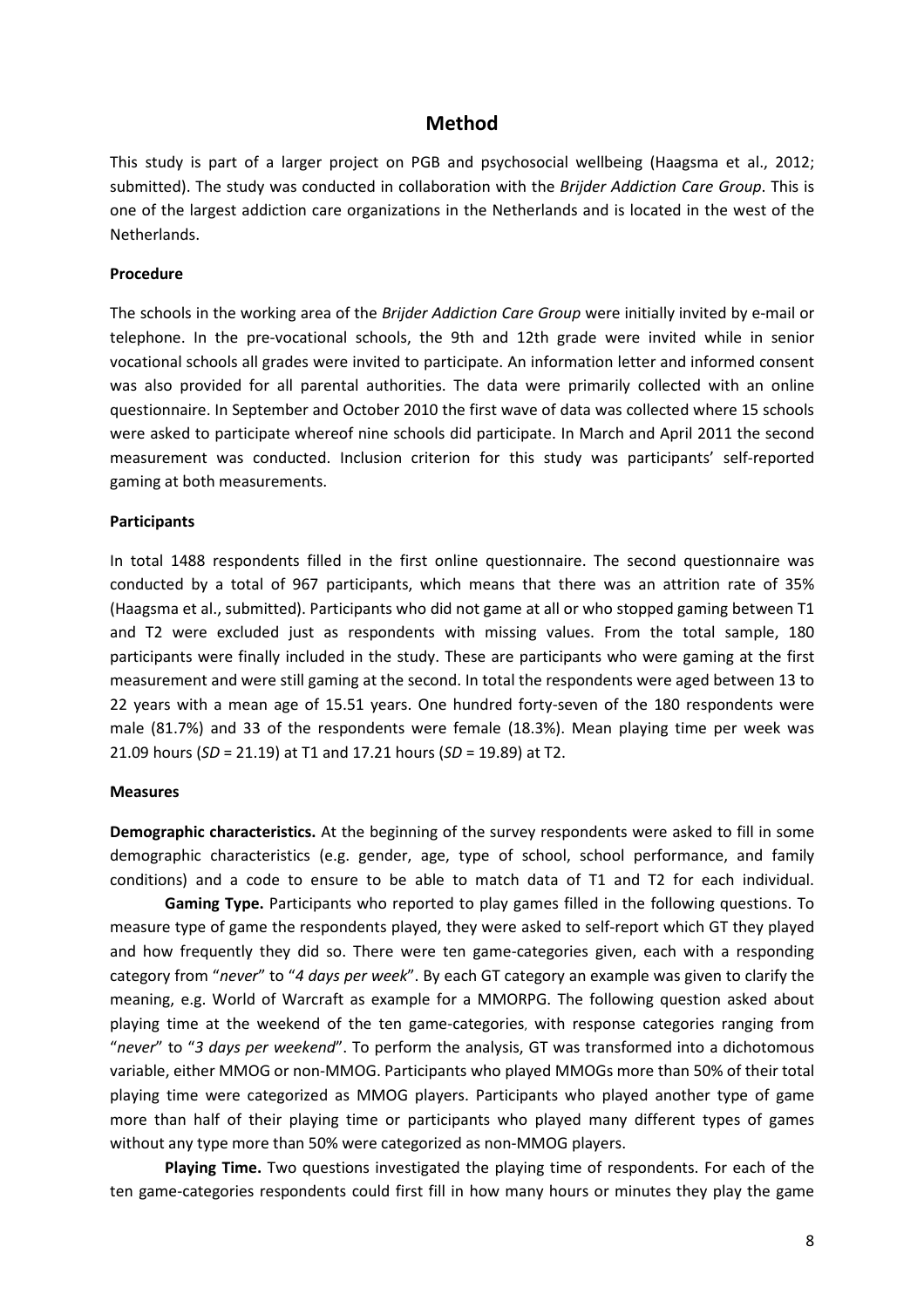during the week and second how many times they play each game at weekends. To calculate total playing time per week, answers from both questions were added up.

**Problematic Online Game Use Scale.** The *Generalized Problematic Internet Use Scale 2* [GPIUS2] of Caplan (2010) was rephrased to apply to the context of online gaming. It measures two central components of this study, namely: POSI and negative outcomes, each measured with three items. The scale for POSI was not reworded. All items can be found in *Table 1*, even as mean scores, *SD* and reliability. Response category was a 5-point Likert scale which ranged from "*totally disagree*" to "*totally agree*". The individual subscales for POSI were all reliable,  $\alpha$  > .70 at T1 and T2 as was the measurement at T2 for negative outcomes ( $\alpha$  > .70). The T1 measurement of negative outcomes only nearly reached the reliability criterion of  $\alpha$  > .70. However, T1 measurement of negative outcomes had not to be used in this study (see *Table 1*).

**Loneliness.** Loneliness was measured to assess the psychosocial wellbeing. The measurement was based on the *20-item UCLA Loneliness Scale* (Russel, 1996) from which the five items with the highest item-total correlation were selected. Each statement was scored on a 5-point Likert scale. The scale seemed to be reliable ( $\alpha$  > .70) at T1 and T2 (see *Table 1*).

**Game Addiction Scale.** To measure PGB the Dutch version of the *Game Addiction Scale* [GAS] of Lemmens, Valkenburg, and Peter (2009) was used. The scale has both good convergent and good criterion validity (Lemmens et al., 2009; 2011). The scale consists of seven items developed to measure pathological gambling according to the Diagnostic and Statistical Manual of Mental Disorders, 4th edition [DSM-4] (APA, 1994). Each item refers to one of the seven underlying criteria of pathological gambling (see *Table 1*). In this study the criteria measure problems regarding gaming behavior and not symptoms of pathological behavior. Response category was a 5-point Likert scale which ranged from "*never*" to "*very often*". The GAS scale was reliable at both T1 and T2.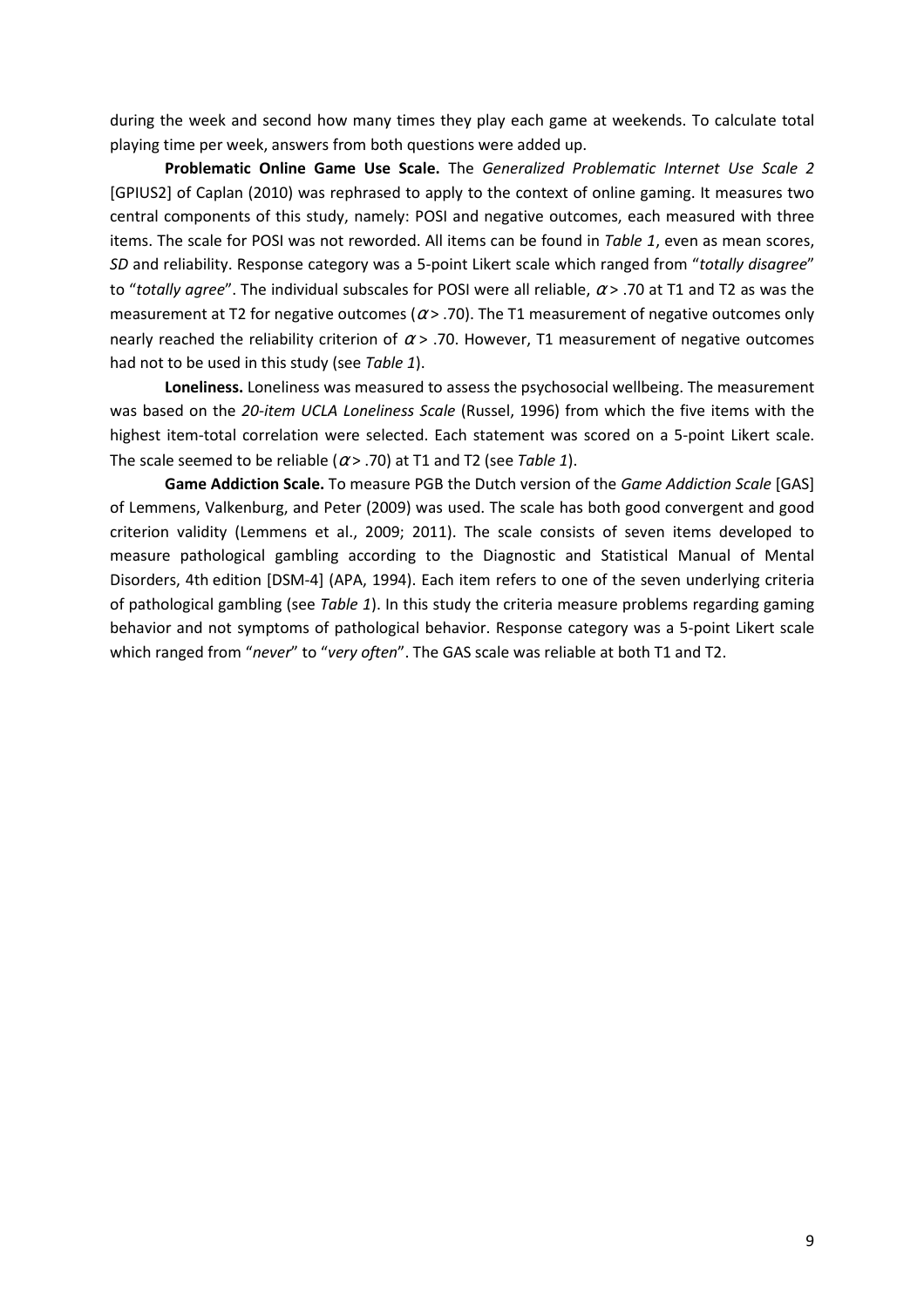Table 1

*Descriptive statistics and Cronbach´s* α *for the observed indicators at T1 and T2* 

| Subscale (Cronbachs $\alpha$ at T1/T2)                                                       | M(SD)      |                |  |
|----------------------------------------------------------------------------------------------|------------|----------------|--|
|                                                                                              | <b>T1</b>  | T <sub>2</sub> |  |
| Preference for online social interaction (POSI) ( $\alpha$ = .84/.94)                        |            |                |  |
| 1. I prefer online social interaction over face-to-face communication                        | 1.64(0.99) | 1.48(.96)      |  |
| 2. Online social interaction is more comfortable for me than face-to-face interaction        | 1.74(1.04) | 1.47(0.89)     |  |
| 3. I prefer communicating with people online rather than face-to-face                        | 1.65(.98)  | 1.43(.90)      |  |
| Loneliness ( $\alpha$ = .82/.84)                                                             |            |                |  |
| 1. There is no one I can turn to                                                             | 1.86(1.03) | 1.95(1.19)     |  |
| 2. I feel alone                                                                              | 1.67(.88)  | 1.68(.90)      |  |
| 3. No one really knows me well                                                               | 1.75(1.04) | 1.85(1.15)     |  |
| 4. I feel isolated from others                                                               | 1.64(0.88) | 1.70(0.97)     |  |
| 5. There are people who really understand me (excluded from analysis)                        |            |                |  |
| Problematic gaming behavior (PGB) ( $\alpha$ = .83/.83) During the last six months how often |            |                |  |
| 1. did you spend all day thinking about playing a game                                       | 1.77(0.87) | 1.47(0.71)     |  |
| 2. did you start spending increasing amounts of time on games                                | 2.37(1.08) | 1.88(.99)      |  |
| 3. have you played games to forget about real life                                           | 1.90(1.08) | 1.68(.99)      |  |
| 4. have others unsuccessfully tried to reduce your game use                                  | 2.11(1.25) | 1.75(1.07)     |  |
| 5. did you felt bad when you were unable to play                                             | 1.78(1.04) | 1.58(0.93)     |  |
| 6. did you have fights with others (e.g., family, friends) over your time spent on games     | 1.51(.85)  | 1.28(.63)      |  |
| 7. have you neglected other important activities (e.g., school or work) to play games?       | 1.92(1.08) | 1.73(1.00)     |  |
| Negative outcomes ( $\alpha$ = .69/.88)                                                      |            |                |  |
| 1. My game use has made it difficult to me to manage my life                                 | 1.40(0.72) | 1.42(.76)      |  |
| 2. I have missed other activities because of my game use                                     | 1.94(1.10) | 1.75(1.11)     |  |
| 3. My game use has created problems for me in my life                                        | 1.41(.77)  | 1.41(.83)      |  |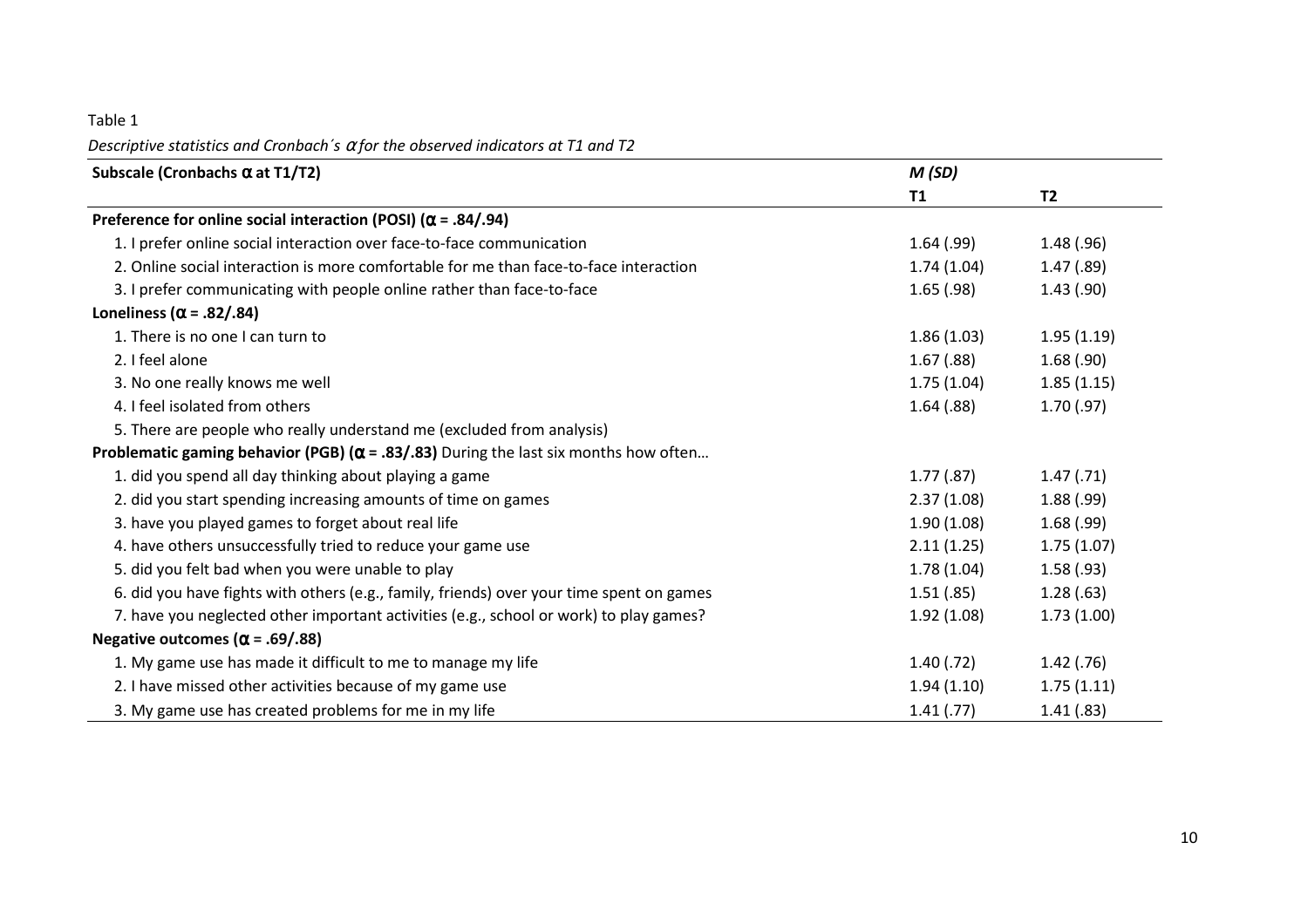# **Analysis**

This study is a 2 (predictor: low or high) by 2 (GT: MMOG or non-MMOG) factorial design. SPSS Version 16.0 was used for data analysis. First, for all variables average scores of the items were calculated to run analysis. Second, descriptive statistics were performed. Then, correlations and regressions between constructs were tested. Next, it was assessed whether the relation between the predictor variables at T1 and the outcome components at T2 were moderated by GT. The procedure suggested by Baron and Kenny (1986) was used. Therefore, interaction terms of GT and the predictors were calculated before hierarchical regression analysis was performed. Moderations that seemed to be significant were subject to further simple slope-analysis to determine the kind of effect the moderation has. Diagrams show the moderation for high and low levels of the predictor variable. Last, path-analysis was performed for both levels of the moderator using AMOS to get insight in the predictive values of the variables.

#### **Results**

#### **Differences between GT groups**

Descriptive statistics of the two GT groups can be found in *Table 2.* Mann-Whitney *U* test was conducted to test whether there were significant differences between groups. The difference between the MMOG group and the non-MMOG group with regard to gender was significant, *z* = - 3.96,  $p < .001$ , with the MMOG group having a higher percentage of male gamers than the non-MMOG group but both GT groups having significantly more male gamers than female gamers, *z* = 5.08, *p* < .001 for MMOG and *z* = 4.24, *p* < .001 for non-MMOG. Differences between groups in age reached no significance,  $z = -0.94$ ,  $p = .35$ . The two groups differed significantly regarding total playing time at T1, *z* = -3.33, *p* < .01, and T2, *z* = -2.71, *p* < .01. At both measurements the MMOG group had a total longer playing time per week as was reflected in the mean ranks. The MMOG group had a mean rank of 103.58 at T1 and 101.14 at T2 and the non-MMOG group had a mean rank of 77.7 at T1 and 80.09 at T2. Besides, Wilcoxon *signed-rank test* was used to compare total playing time at T1 and T2 within groups. For the MMOG group the difference between total playing time at T1 and T2 reached significance,  $z = 3.09$ ,  $p < .01$ , with a mean rank of 45.98 for positive ranks and 42.98 for negative ranks. Differences between playing time at T1 and T2 did not reach significance for the non-MMOG group, *z* = -2.66, *p* = .99.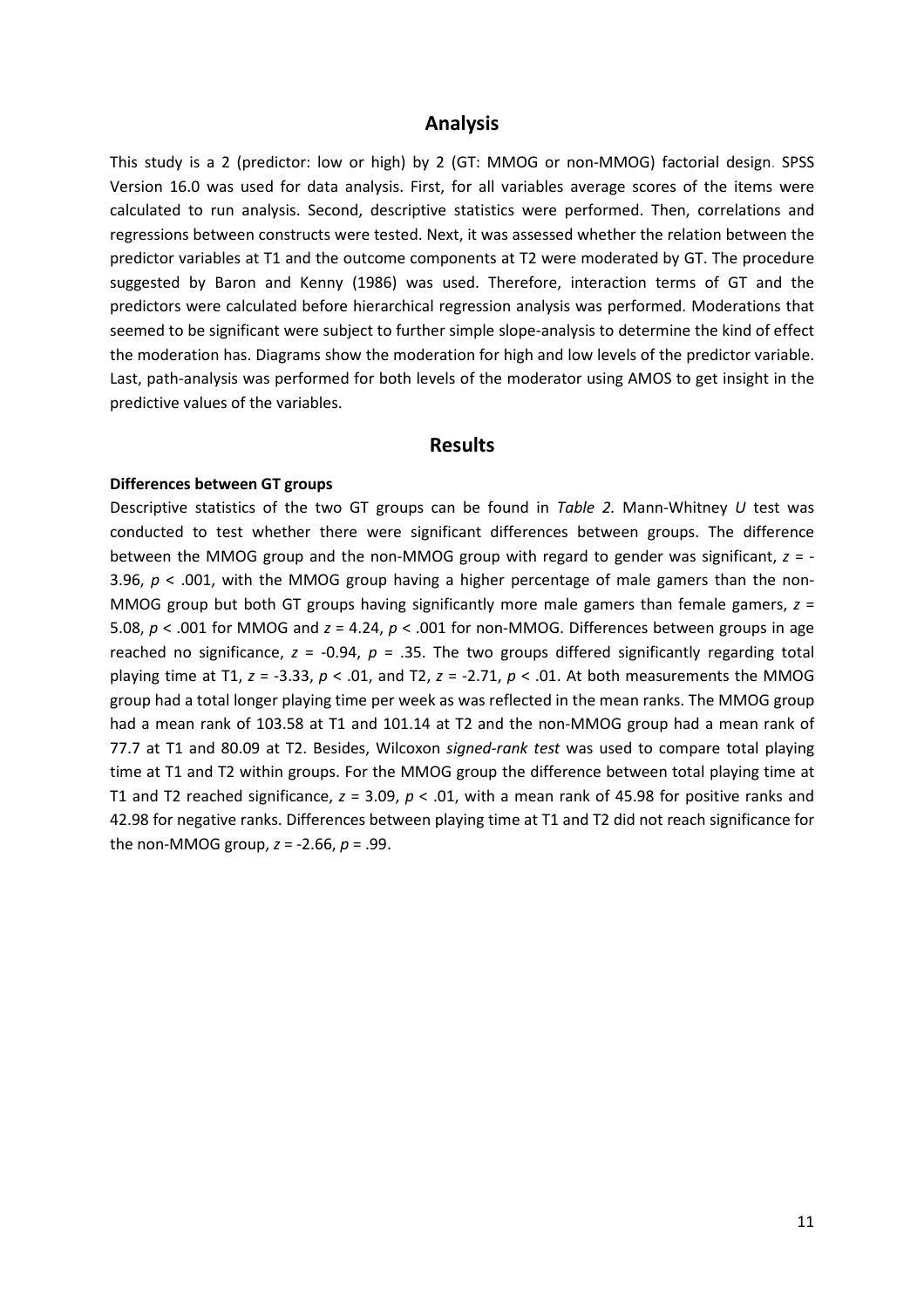| sssps statistics js. sst S. g. saps<br>Variable     | <b>MMOG</b> | non-MMOG    |  |
|-----------------------------------------------------|-------------|-------------|--|
|                                                     |             |             |  |
| n                                                   | 89          | 91          |  |
| Male (n)                                            | 83 (93.3%)  | 64 (70.3%)  |  |
| Female (n)                                          | 6(6.7%)     | 27 (29.7%)  |  |
| Age (mean/SD)                                       | 15.6(1.8)   | 15.4(1.7)   |  |
| Total playing time per week, T1 in hrs<br>(mean/SD) | 24.1(20.6)  | 18.2 (21.4) |  |
| Total playing time per week, T2 in hrs<br>(mean/SD) | 19.2 (19.9) | 15.3 (19.8) |  |

Table 2 *Descriptive statistics for both GT groups* 

To answer the research question, correlation and regression values were calculated. The correlation matrix of the average scores of the components of both waves are shown in *Table 3*. In accordance to hypothesis H1, POSI at T1 and loneliness at T1 are positively correlated, *r* = .27, *p* < .001. The regression between POSI (T1) and PGB at T2 was significant,  $b = .27$ ,  $t = 3.77$   $p < .001$ , as was the regression of POSI on negative outcomes at T2, *b* = .24, *t* = 3.35, *p* < .01. Also regression between loneliness (T1) and PBG at T2 reached significance, *b* = .15, *t* = 1.99, *p* < .05, but not between loneliness (T1) and negative outcomes at T2,  $b = .08$ ,  $t = 1.05$ ,  $p = .30$ . So, H2 was just partially confirmed.

 Also the differences in scores of the predictor and outcome components were tested between the MMOG and the non-MMOG group using Mann-Whitney *U* test. The only significant differences were found for PGB-score and negative outcomes, both at T1, *z* = -3.54, *p* < .01 and *z* = - 2.36, *p* < .05. In the case of PGB, MMOG had a mean rank of 104.34 and non-MMOG of 76.97. For negative outcomes mean ranks were 98.81 (MMOG) and 81.48 (non-MMOG). No significant differences could be found for POSI and loneliness at T1 between GTs, *z* = -0.05, *p* = .96 and *z* = -0.13, *p* = .90, which means that H3 is not confirmed. Hypothesis H4, that MMOG gamers score significantly higher on PGB (T2) and negative outcomes (T2), could also not be confirmed, *z* = -1.24, *p* = .22 for PGB (T2) and *z* = -1.13, *p* = .26 for negative outcomes (T2).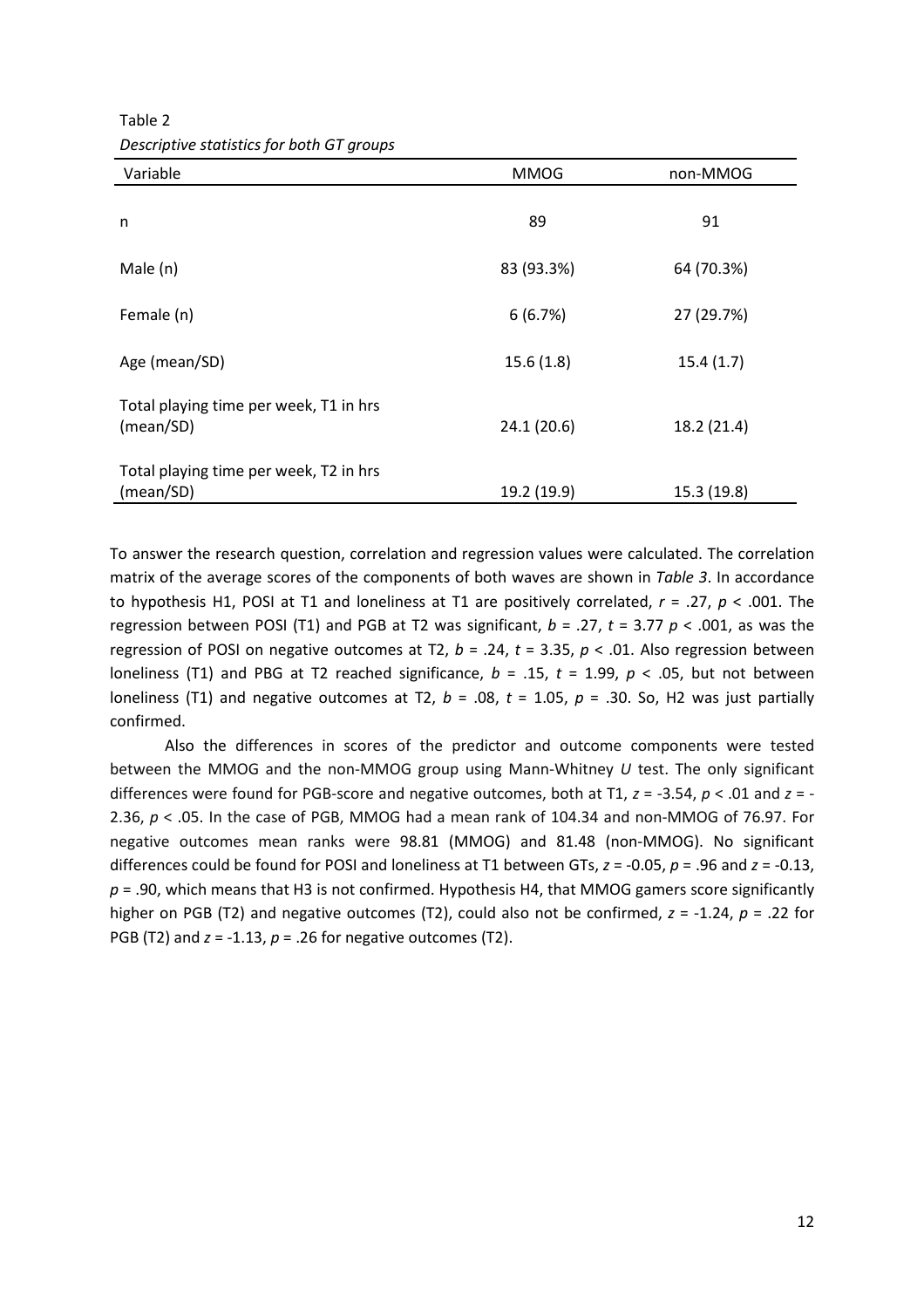|                          | (1)                 | (2)                | (3)      | (4)                | (5)        | (6)      | (7)      | (8) |
|--------------------------|---------------------|--------------------|----------|--------------------|------------|----------|----------|-----|
| $(1)$ POSI T1            |                     |                    |          |                    |            |          |          |     |
| (2) POSI T2              | $.41***$            |                    |          |                    |            |          |          |     |
| (3) Loneliness T1        | $.27***$            | $.19$ <sup>*</sup> |          |                    |            |          |          |     |
| (4) Loneliness T2        | .15                 | .19                | $.36***$ |                    |            |          |          |     |
| (5) PGB T1               | $.31***$            | $.19$ $*$          | $.28***$ | .19                |            |          |          |     |
| (6) PGB T2               | $.27$ <sup>**</sup> | $.40^{**}$         | .15      | $.17$ <sup>*</sup> | $.40^{**}$ |          |          |     |
| (7) Negative outcomes T1 | $.34***$            | $.30^{**}$         | $.39***$ | $.30***$           | $.54***$   | $.28$ ** |          |     |
| (8) Negative outcomes T2 | $.24***$            | $.28***$           | .08      | $.30^{**}$         | $.32***$   | $.44***$ | $.39***$ |     |

Table 3 *Correlationmatrix* 

\*\*. Correlation is significant at the .01 level (2-tailed).

\*. Correlation is significant at the .05 level (2-tailed).

#### **Moderation-analysis**

With hypothesis H5 and H6 it was tested whether there is an interaction of GT with POSI and GT with loneliness in predicting the outcome variables PGB and negative outcomes. Only one of the hypothesized interactions was found to be significant, namely that of GT and loneliness. First, GT does significantly moderate the relation between loneliness (T1) and PGB at T2, *F* (1, 176) = 5.23, *p* < .05. This indicates that the GT one plays influences the effect that loneliness has on PGB. Second, GT was found to significantly moderate the relation between loneliness (T1) and negative outcomes (T2), *F* (1, 176) = 5.46,  $p < .05$ , indicating that the GT played does have an impact on the relation between loneliness and negative outcomes. So H5, that GT does interact with loneliness was confirmed but not H6, that POSI does interact with GT, *t* = 0.30, *p* = .77 for PGB and *t* = -0.18, *p* = .86 for negative outcomes.

 To test direction of the found moderation, simple slope-analysis was conducted. To see results for the interaction of GT and loneliness on PGB see *Figure 2.* It seems that participants playing non-MMOGs who have low scores on loneliness do score low on PGB. Participants belonging to the MMOG group scoring low on loneliness score significantly higher on PGB. For non-MMOG gamers the scores raise considerable for gamers with high loneliness scores in comparison to non-MMOG gamers with low loneliness. This simple main effect of loneliness for non-MMOG players is significant, *t* = 3.02, *p* < .01, which means that the increase in PGB scores is significant for non-MMOG players. The decrease in PGB scores for the MMOG group is not significant, which is indicated by the simple main effect of loneliness for the MMOG group not reaching significance, *t* = -0.46, *p* = .64 (see *Figure 2*). So analysis shows that only for the non-MMOG group, PGB scores significantly change due to the level of loneliness.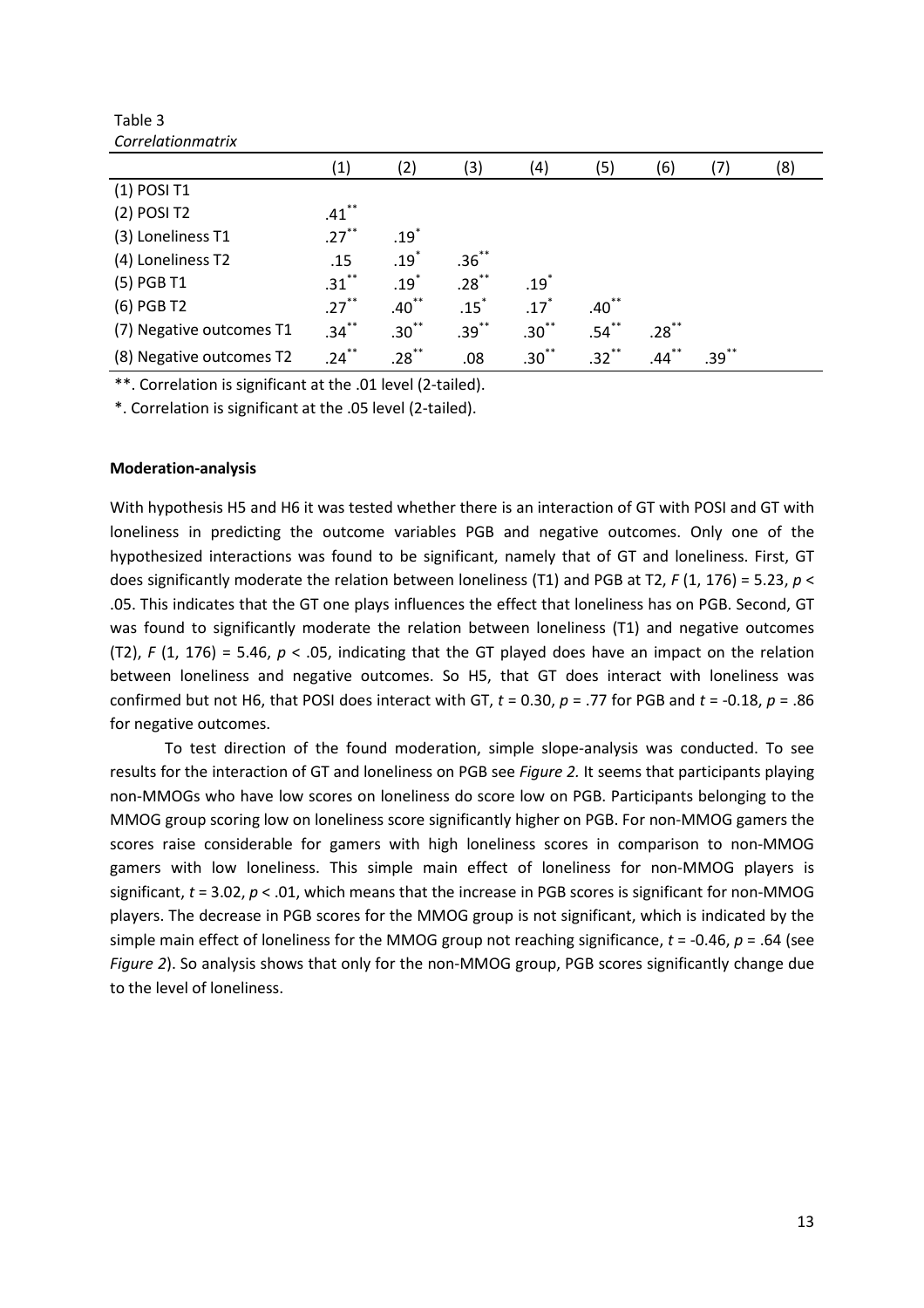

*Figure 2.* Moderation of GT between loneliness and PGB.

Results from slope-analysis for the interaction of GT and loneliness on negative outcomes (see *Figure 3)* show a similar pattern as the interaction described above. While respondents of the MMOG group scoring low on loneliness seem to score relatively high on negative outcomes, respondents who mainly play non-MMOGs scoring low on loneliness do score low on negative outcomes. This pattern does reverse for both GT groups with participants reporting high loneliness at T1. Simple main effect of loneliness for the non-MMOG group was found to be significant, *t* = 2.31, *p* < .05, but simple main effect of loneliness for the MMOG group did not reach significance, *t* = -1.11, *p* = .27. So only for the non-MMOG group scores on negative outcomes significantly change due to the level of loneliness.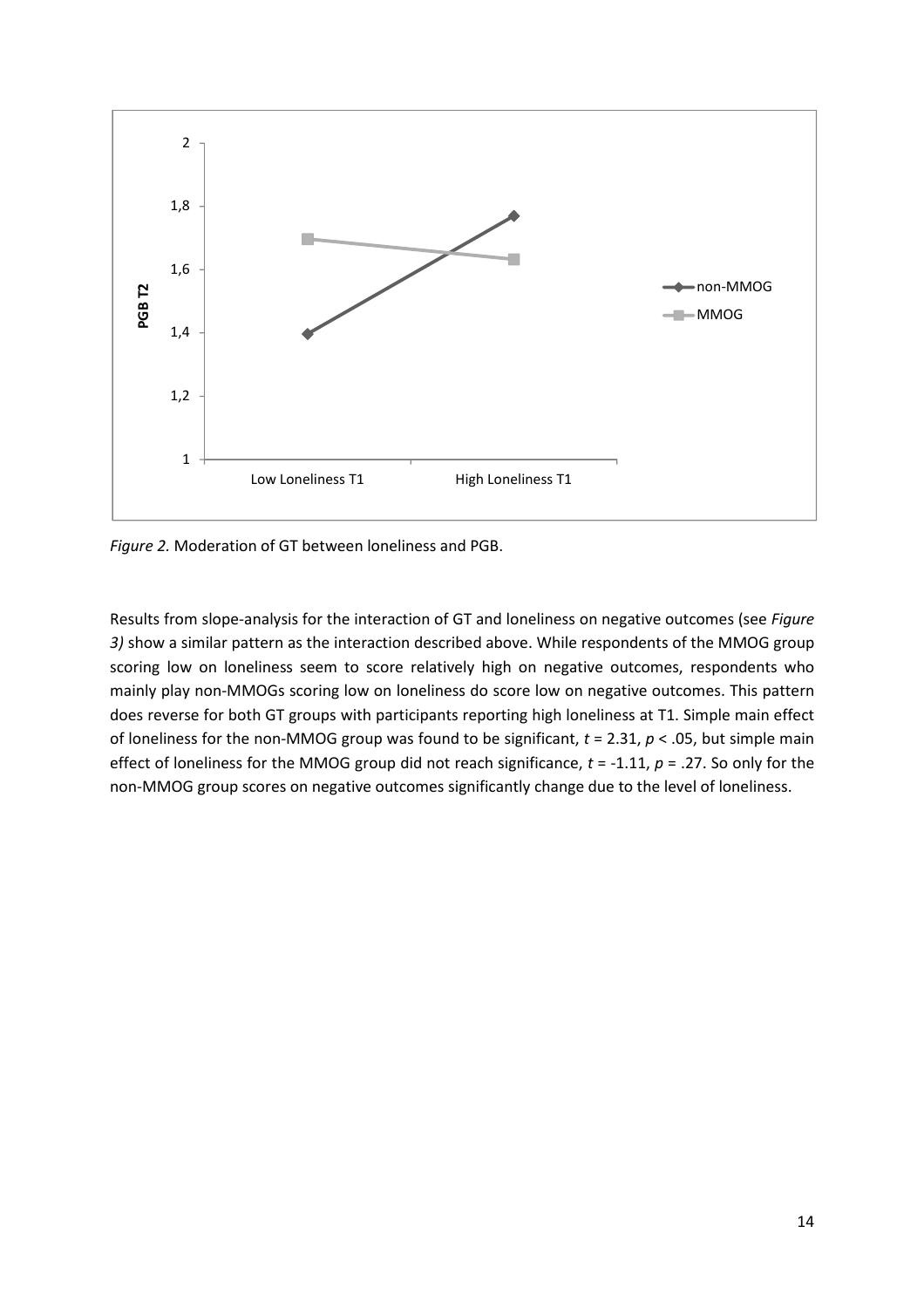

*Figure 3.* Moderation of GT between loneliness and negative outcomes.

#### **Path-analysis**

Results from path-analysis can be found in *Figure 4*. For the MMOG group, the only significant regression-coefficients could be found between POSI (T1) and PGB (T2), *b*= .31, *t* = 3.04, *p* < .01, and POSI (T1) and negative outcomes (T2), *b* = .25, *t* = 2.4, *p* < .05. The two models explain 10% and 8% of the variation in the outcome variables PGB and negative outcomes respectively. In case of non-MMOG players, three significant regressions could be found. In the model predicting PGB, regression between loneliness (T1) and POSI (T1) is significant, *b* = .35, *t* = 3.50, *p* < .001, as is the regression of loneliness (T1) on PGB, *b* =.24, *t* = 2.24, *p* < .05. In this model, 11% of the variation in PGB can be explained. In the model explaining negative outcomes the regression of loneliness (T1) on POSI (T1) was found to be significant, *b* = .35, *t* = 3.50, *p* < .001. The regression of POSI (T1) on negative outcomes almost reached significance, *p* = 0.058 (2-tailed). This model explains 9% of the variation in negative outcomes.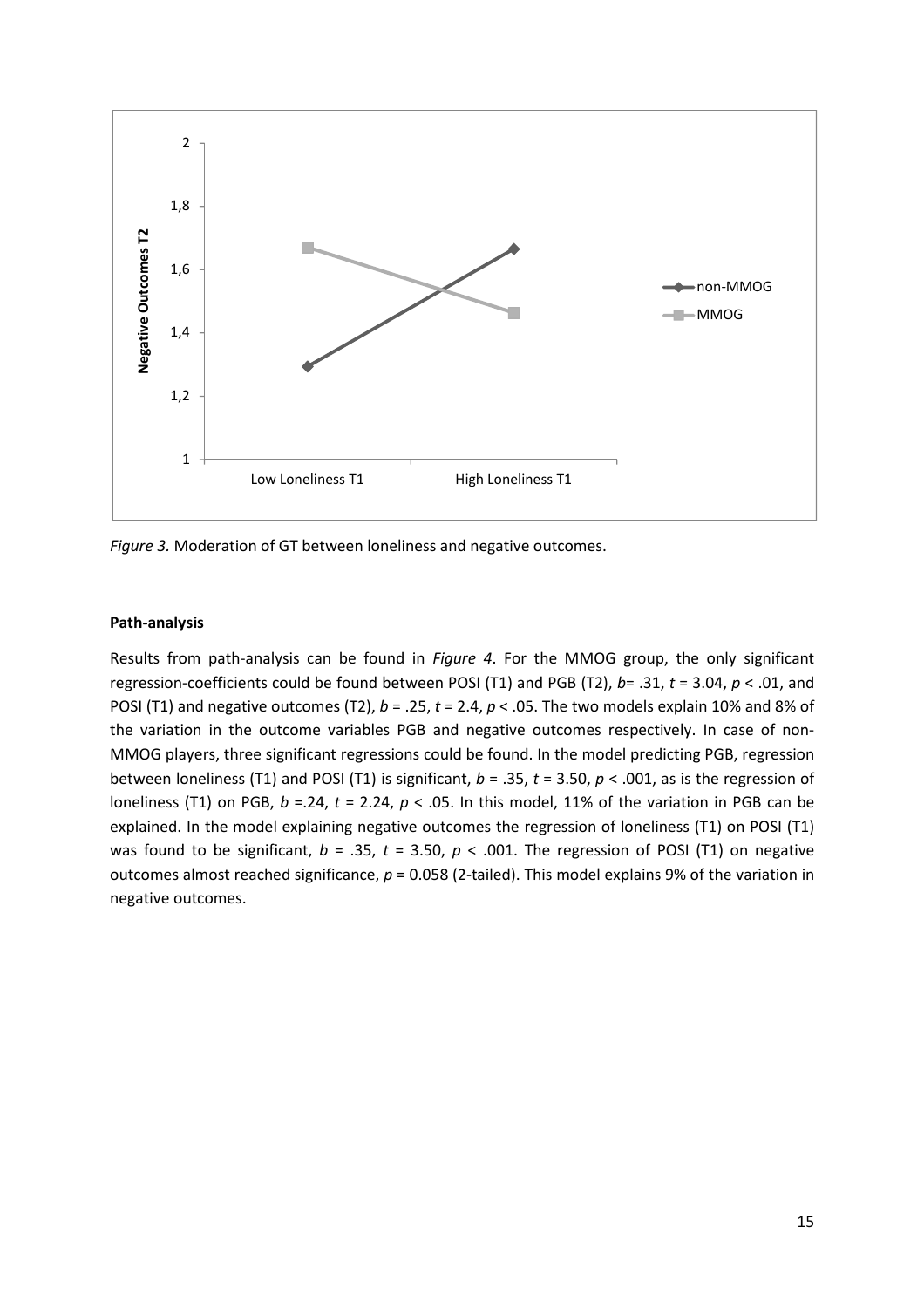

*Figure 4.* Results from path-analysis showing significant and non-significant regression-coefficients and R<sup>2</sup> for both levels of the moderator.

\*\*. Regression is significant at the .01 level (2-tailed).

\*. Regression is significant at the .05 level (2-tailed).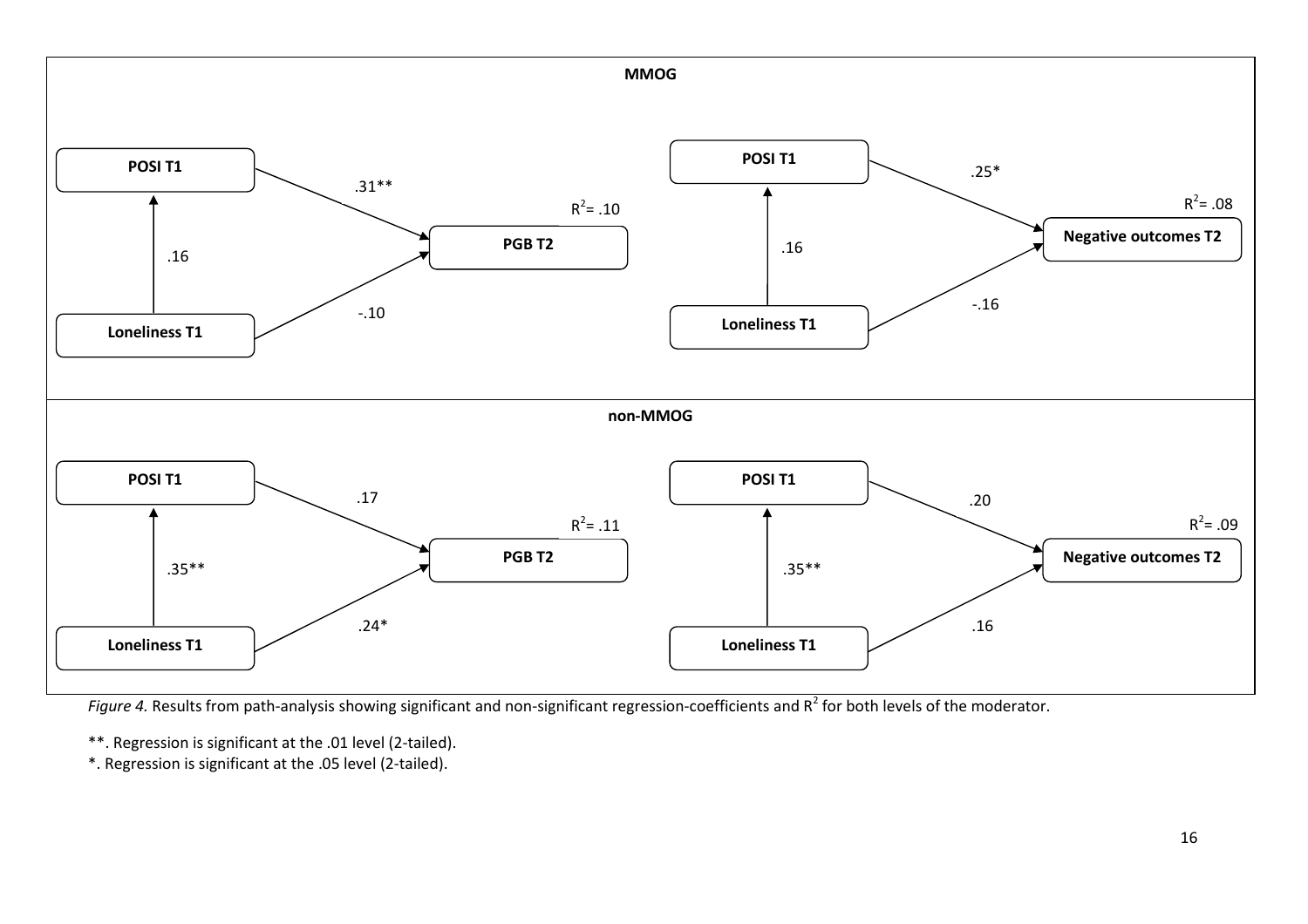# **Discussion**

This study used components of the cognitive behavioral model to get insight in the mechanisms of developing PGB and negative outcomes of gaming due to the type of game played. Therefor, this study focused on MMOG gamers in comparison to non-MMOG gamers.

 When analyzing the whole sample it was found that POSI and loneliness are correlated crosssectionally. POSI at baseline seems to be a significant predictor of PGB and negative outcomes at 6 month follow-up. Loneliness is found to be a significant predictor of PGB but not of negative outcomes at 6-month follow-up. Neither was evidence found to support the hypothesis that MMOG players score higher on POSI and loneliness at baseline in comparison to non-MMOG gamers. Nor was evidence found for the hypothesis that MMOG gamers score higher on PGB and negative outcomes at 6-month follow-up in comparison to non-MMOG gamers. A significant interaction between GT and loneliness, but not between GT and POSI was found in this study.

 When looking at the mechanisms of developing PGB and negative outcomes for each GT apart, the major finding of this study is that for the two GTs different variables seem to predict negative consequences of gaming. For the non-MMOG group results clearly indicate that loneliness is a risk factor for gamers developing PGB and negative outcomes of gaming. For the MMOG group results suggest that POSI may be a risk factor; but results are not clear in this case. Moderationanalysis shows that non-MMOG gamers scoring high on loneliness at baseline do score high on both PGB and negative outcomes at 6-month follow-up. However, MMOG gamers scoring high on loneliness do not score high on outcome variables; actually for the MMOG group the level of loneliness does not affect scores on outcome variables at 6-month follow-up. So, when comparing the results of the two GTs, one could say that playing MMOGs seems to protect gamers from developing PGB and negative outcomes due to loneliness. Further, while no significant interaction between GT and POSI could be found, path-analysis does indicate that POSI is a significant predictor of PGB and negative outcomes in MMOG-gamers. So results are not yet clear about the role POSI plays in developing PGB and negative outcomes in MMOG gamers. Interestingly, in this study, playing MMOGs seems to be a protective factor for gamers from developing PGB and negative outcomes due to loneliness. This is in contrast to many studies which found that playing MMOGs is strongly linked to problematic gaming and negative effects of gaming. Looking at the mechanisms of developing PGB and negative outcomes in detail gives another view on the problematic potential of this GT.

 A possible explanation for the findings regarding loneliness might be that gamers, already suffering from feelings of loneliness, who choose to play non-MMOG games without the online interaction component of MMOGs, get more isolated and hence score higher on PGB and negative outcomes at the 6-month follow-up. This explanation can also be applied to MMOG players scoring high on loneliness who do in fact score lower on PGB and negative outcomes in comparison to highloneliness non-MMOG players. For these MMOG players, loneliness does not seem to be a risk factor for showing PGB and negative outcomes of gaming. Making use of the social interaction component typical for MMOGs may prevent that these high-loneliness MMOG gamers suffer from negative effects of their gaming. When compared to high-loneliness non-MMOG gamers, gaming MMOGs even seems to protect gamers from developing PGB and negative outcomes due to loneliness. This is in line with findings of a case study of Griffiths (2010) who found that a MMOG player, lacking reallife social contact, even had benefit of his excessive online gaming by making social contacts and avoiding feelings of isolation. Besides, there is some evidence (Longman et al., 2009) that MMOG gamers who regularly play with others and who communicate with other players outside the game receive in-game social support. And this social support, which is derived from playing MMOGs, has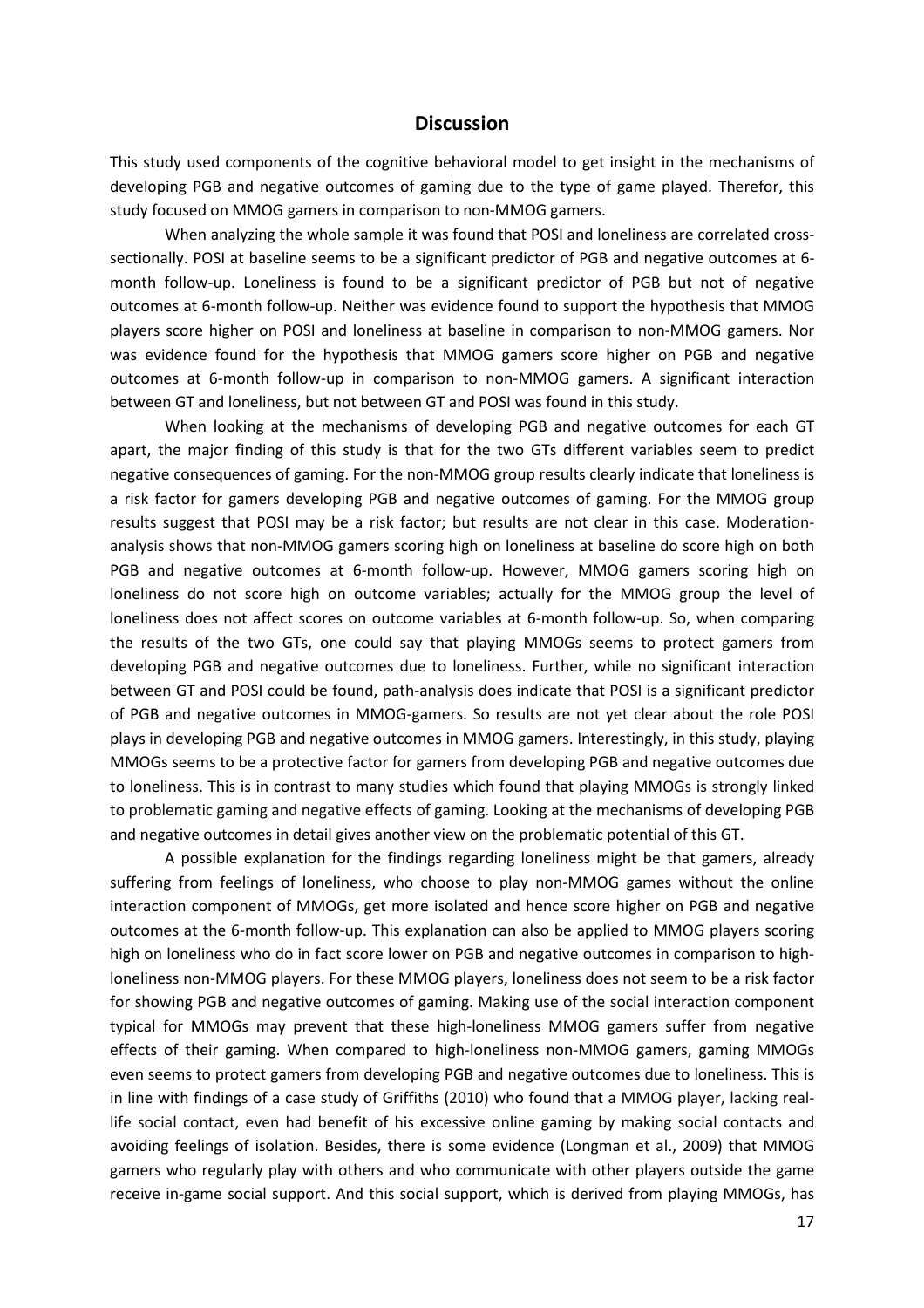the potential to promote wellbeing. Interestingly, low-loneliness MMOG gamers score relatively high on both outcome-variables compared to non-MMOG gamers. Maybe they do not communicate as frequently in these games as high-loneliness MMOG gamers do which can result in higher PGB and negative outcomes, above all in combination with longer playing time these gamers have in comparison to non-MMOG players. However, change in outcome scores for MMOG players due to loneliness was not significant.

 Low-loneliness non-MMOG gamers score relatively low on outcome variables. One explanation for this could be that these gamers are indeed not lonely, thus having quite good social contacts. And the fact that non-MMOGs are not as time consuming as MMOGs may prevent that playing these games has a negative impact on these gamers. Support for this explanation is that non-MMOG players indeed do spend significantly less time on their gaming in comparison to MMOG players. At both baseline and 6-month follow-up measurement the MMOG group had a total longer playing time per week than the non-MMOG players. This is in accordance with previous research finding longer playing time for MMOG gamers (e.g. Nagygyörgi et al., 2013).

 But results should be taken with caution, because this study has some limitations that could have affected outcomes. First, the criterion to classify the GTs was that gamers had to play one of the two GTs more than 50% of their total playing time per week. One could argue that this is not a valid classification because negative effects of gaming should rise not only when playing a GT more than 50% of the total playing time. Also, many respondents indeed did play both GTs, so it is unclear whether the game which is played more than 50% of the playing time has more impact on outcomes. This, and the fact that in this study relatively many gamers (23%) changed their main GT between both measurements raises the doubt to which extent gamers can be classified as a typical gamer of one GT. Anyhow, Nagygyörgy et al. (2013) studied whether MMOG gamers can be categorized into different subgroups performing latent profile analysis based on playing time. The authors found much of their respondents (79%) having a clear gaming preference, playing about 90% of total playing time one GT. Next to the four distinct MMOG groups found, the authors also found three groups with gamers playing different GTs, thus not showing a clear gaming preference. Unfortunately, the study of Nagygyörgy et al. (2013) had a cross-sectional design, so no information is given over stability of GT preference. However, that study shows that classification of GT based on total playing time is common even if it is questionable what a valid cut-off score might be to classify gamers into GT groups.

 Second, another limitation might be that the sample used here is not representative for the general population of MMOG gamers. Other studies found that MMOG gamers are somewhat older, most being older than 19 years (Griffiths et al., 2003), about 26 (Yee, 2006) or 30 years on average (Williams et al., 2008). So, the generalizeability to the average MMOG gamer might be low. Besides, though this was a longitudinal design, only two measurements were performed. Therefore, this approach could not give insight in changes of the main variables over a longer duration of time, e.g. due to possible reciprocal effects. Further, no adjustment for confounding effects (e.g. of gender) was performed. Besides, this study tested a simplified model of the cognitive behavioral model. Thus, no insights could be gained in the complex mechanisms of developing negative consequences of gaming, which are indicated by other studies using a more extensive model (e.g. Haagsma et al. 2012; submitted). The fact that this study used a simple model as basis may be the reason why just small percentages of variability in outcomes could be explained here. Moreover, there are other aspects interesting to study that also might have impact on the mechanisms studied here, like the feature of creating avatars which is typical for MMORPGs. There is already some evidence that MMORPG gamers showing PGB have an impaired self-concept and a high degree in avatar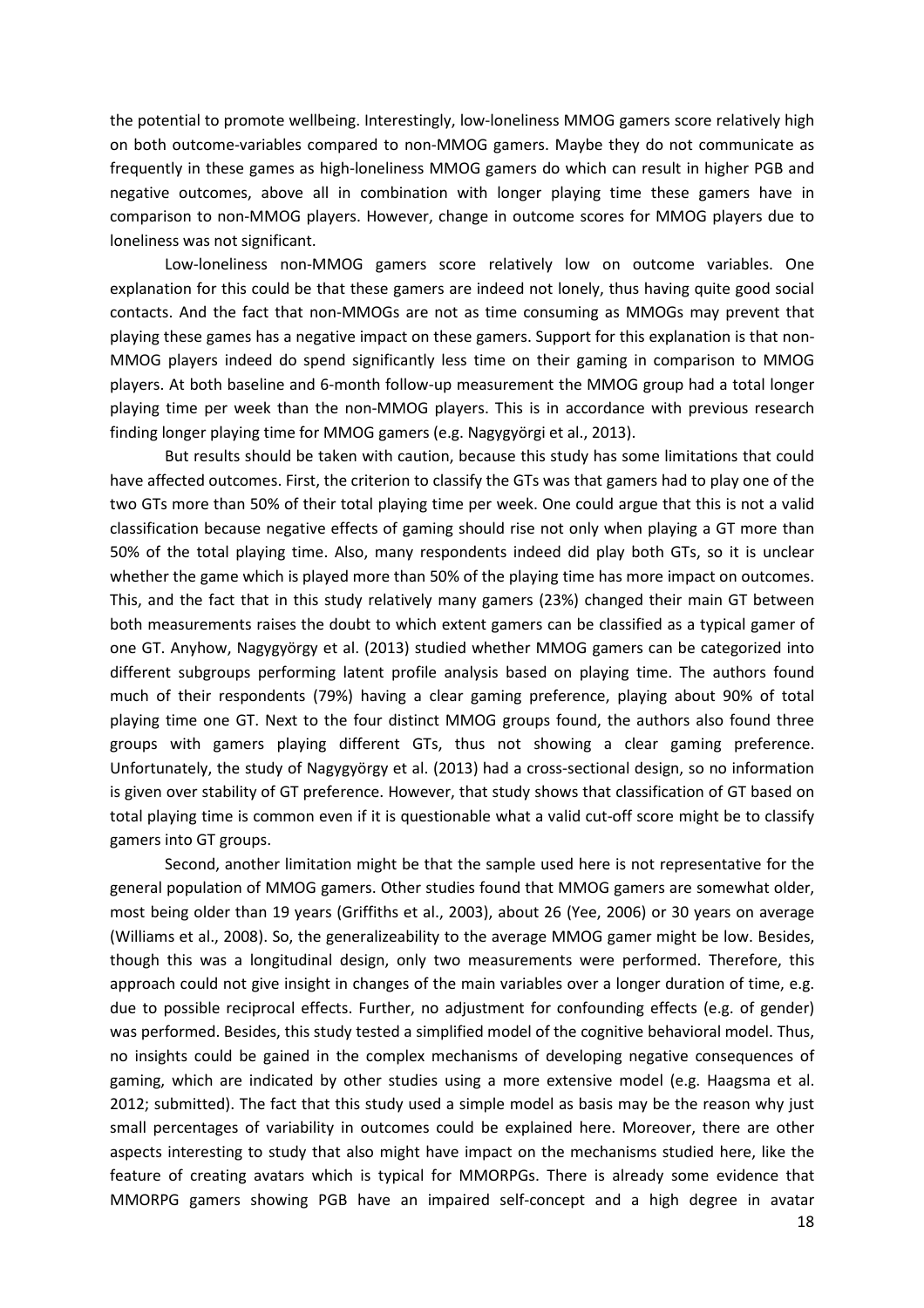identification (Leménager et al., 2013).

 Finally, sample size is relatively low. This is due to the fact that this study is part of another study that does not focus on online gaming and GTs. Many respondents had to be excluded because they were not gaming at all or stopped gaming at the 6-month follow-up. Respondents who had stopped gaming at the 6-month follow-up were excluded from analysis because it seemed not to be valid to use their data to predict outcome variables. This group did not show the relevant behavior (gaming) anymore and thus had no scores on outcome variables at the 6-month follow-up and therefore should have distorted results. Small sample size may explain some contradictory results, like the expected interaction of GT and POSI not reaching significance while prediction was well found to be significant for the MMOG group. However, to estimate the effect of excluding stoppers from analysis, both moderation- and path-analysis were also performed including stoppers. Results were almost exactly the same; this shows that exclusion of stoppers in this case does not impact the pattern of results found here.

 Apart from the limitations named above, this study has some strong points which do justify that results should be considered in future research. First, despite the relatively short measurement period mentioned above, this study had a longitudinal design which allows for detecting effects of variables in time. Second, cognitive behavioral model was used as basis for this research which seems to be useful because other studies found that components like POSI and loneliness are important in explaining PGB (e.g. Caplan, 2003; Haagsma et al. (submitted)). Besides, there is some evidence that variables as playing time may not be good indicators of PGB (Griffiths, 2010) because it seems that it is more important *why* someone is gaming, e.g. because of feeling lonely or trying to regulate mood. So, investigating psychosocial variables is wanted and gives important insights in how PGB may develop and maintain. A related strong point of this study is that there were two outcome measures used to capture the construct of interest, which makes results more valid.

 Future research about negative effects of gaming should be conducted over a longer time period to better understand variations in predictors and outcomes. Based on their ambiguous findings about online videogame addiction, Van Rooij et al. (2011) hypothesized that gaming on the one hand can have a positive effect (regarding loneliness and self-esteem) on gamers by providing a social environment to act in. On the other hand, later on, this virtual environment may interfere with real life and thus having a negative impact on gamers (e.g. increasing loneliness) because the virtual environment is not as rich and stimulating as real life would be. So, it would be interesting to study variations in time of these variables in the context of gaming history of the gamers. Also reciprocal effects could be studied. There is already some evidence of some relationships being reciprocal, like loneliness being both cause and consequence of PGB in Dutch adolescent gamers (Lemmens et al., 2011). Haagsma et al. (submitted) found indicators for a reciprocal relationship between psychosocial wellbeing (lower social competence and higher loneliness) and PGB. Studying a longer period could also deliver information about why a relatively large group of MMOG and non-MMOG gamers stop playing games as it was the case here. In this study 21.8% of MMOG gamers and 43.8% of non-MMOG gamers stopped gaming between the two measurements.

 Second, future studies should make use of a more sophisticated sampling method. When focusing on online gaming, respondents should be selected in online fora and on gaming websites. This would prevent high exclusion rates due to not-gaming. And as already mentioned above, studies show that MMOG gamers are somewhat older than respondents in the sample used here. It would be interesting to include these older gamers because they are in another life setting so mechanisms leading to PGB and negative outcomes of gaming might be different, e.g. because of having more developed regulation-skills at this age.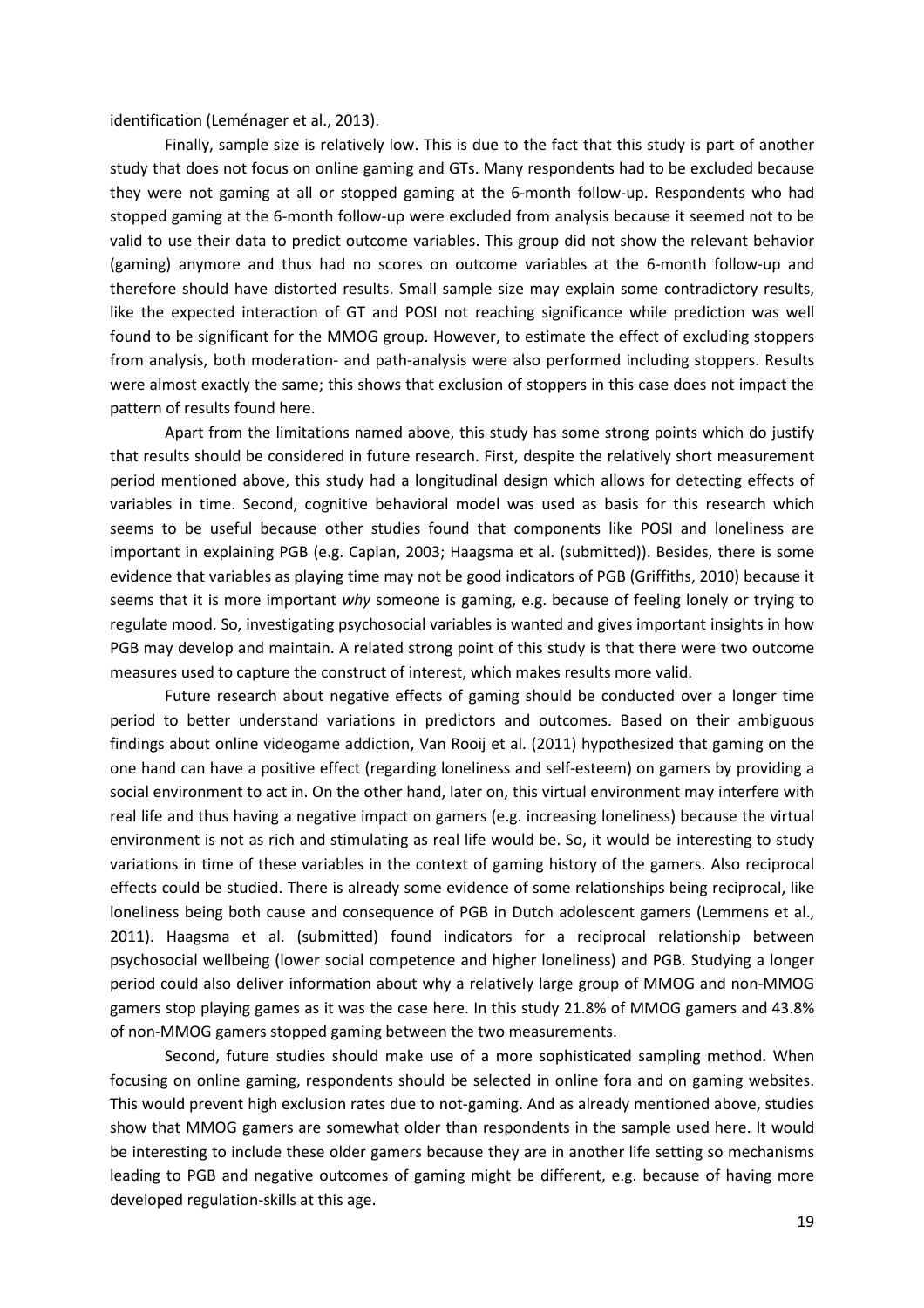A study of Williams, Yee, and Caplan (2008) about MMOG gamer profiles was the first which combined self-report survey data with in-game play data measuring gaming behavior at real-time. This approach is interesting because it does not just prevent problems regarding self-report bias (like under- or overestimation of playing time) and raises external validity, but also could deliver new insights, e.g. regarding frequency of using interaction components of MMOG gamers. In the study performed here it was assumed that use of the interaction possibilities in MMOGs may prevent that high-loneliness MMOG gamers suffer from negative effects of their gaming due to loneliness. If this in indeed the case could be tested with these unobtrusive in-game data when measuring how frequently communication occurs and whether this is not the case by low-loneliness MMOG gamers scoring higher on PGB and negative outcomes.

 Future research should also focus on the role POSI plays in gamers of different GTs. According to Fioaravanti et al. (2012) POSI is one of the central components of PGB research and has a rather strong association with PGB. This research could only partially confirm that by finding that POSI predicts PGB and negative outcomes in MMOG players, but no interaction with GT was found. Furthermore, regression-coefficients between POSI and outcome variables in this study were quite small. Thus, future research should further investigate the role POSI plays in developing PGB and negative outcomes of gaming, especially for MMOG gamers.

To conclude, despite of some inconsistency in results it seems that both loneliness and POSI are predictive factors of PGB and negative outcomes, depending on the GT gamers preferably play. Playing MMOGs even seems to be a protective factor for gamers from developing PGB and negative outcomes due to loneliness. This study gives important insights in the mechanisms of developing PGB and negative outcomes of gaming due to the GT played and does confirm that it is meaningful to look at psychosocial components for different GTs apart.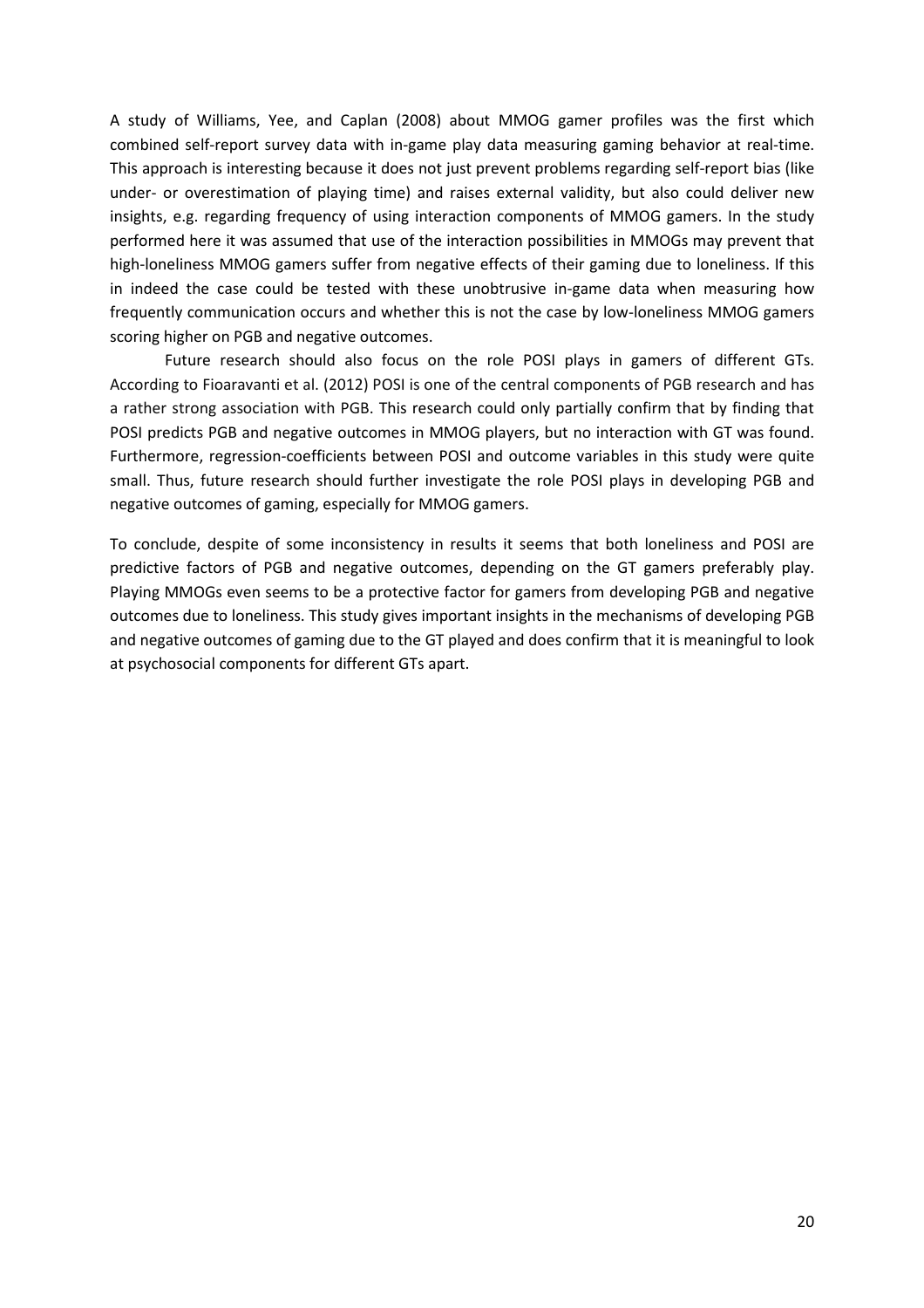# **References**

- American Psychiatric Association [APA] (1994). *Diagnostic and statistical manual of mental disorders* (4th ed.). Washington, DC: American Psychiatric Association.
- Anderson, C.A., & Dill, K.E. (2000). Video games and aggressive thoughts, feelings, and behavior in the laboratory and in life. *Journal of Personality and Social* Psychology*, 78*(4)**,** 772–790**.**
- Baron, R.M., & Kenny, D.A. (1986). The moderator-mediatior variable distinction in social psychological research: Conceptual, strategic, and statistical considerations. *Journal of Personality and Social Psychology, 51*(6), 1173-1182.
- Bartholow, B. D., Bushman, B. J., & Sestir, M. A. (2006). Chronic violent video game exposure and desensitization to violence: Behavioral and event-related brain potential data. *Journal of Experimental Social Psychology, 42*(4), 532-539.
- Blizzard (October 7, 2010). World of Warcraft Subscriber Base Reaches 12 Millions Worldwide. Retrieved at March, 20, 2013 from, http://us.blizzard.com/en-us/company/press/press releases.html?id=2847881
- Caplan, S. (2002). Problematic Internet use and psychosocial well-being: Development of a theory based cognitive–behavioral measurement instrument. *Computers in Human Behavior, 18*(5), 553–575.
- Caplan, S. (2003). Preference for online social interaction: A theory of problematic Internet use and psychosocial well-being. *Communication Research, 30*(6), 625–648.
- Caplan, S. (2005). A social skill account of problematic Internet use. *The Journal of Communication, 55*(4), 721–736.
- Caplan, S. (2007). Relations among loneliness, social anxiety, and problematic Internet use. *CyberPsychology & Behavior, 10*(2), 234–242.
- Caplan, S., Williams, D., & Yee, N. (2009). Problematic Internet use and psychosocial well-being among MMO players. *Computers in Human Behavior, 25(6)*, 1312–1319.
- Caplan, S. (2010). Theory and measurement of generalized problematic internet use: a two-step approach*. Computers in Human Behavior, 25*(5), 1089-1097.
- Chuang, Y.C. (2006). Massively multiplayer online role-playing game-induced seizures: a neglected health problem in Internet addiction. *CyberPsychology & Behavior, 9*(4), 451–456.
- Davis, R. (2001). A cognitive-behavioral model of pathological Internet use. *Computers in Human Behavior, 17*(2), 187–195.
- Desai, R., Krishnan-Sarin, S., Cavallo, D., & Potenza, M. (2010). Video-gaming among high school students: health correlates, gender differences, and problematic gaming. *Pediatrics, 126*(6), e1414-e1424.
- Ferguson, C.J., Coulson, K., & Barnett, J. (2011). A meta-analysis of pathological gaming prevalence and comorbidity with mental health, academic and social problems. *Journal of Psychiatric Research, 45*(12), 1573-1578.
- Fioravanti, G., Dèttore, D., & Casale, S. (2012). Adolescent Internet Addiction: Testing the Association Between Self-Esteem, the Perception of Internet Attributes, and Preference for Online Social Interactions. *Cyberpsychology, Behavior, and Social Networking, 15*(6), 318-323.
- Frölich, J., Döpfner, M., & Lehmkuhl, G. (2009). Computerspiele im Kindes- und Jugendalter unter besonderer Betrachtung von Suchtverhalten, ADHS und Aggressivität. *Zeitschrift für Kinder und Jugendpsychiatrie und Psychotherapie, 37*(5), 393-404. doi: 10.1024/1422-4917.37.5.393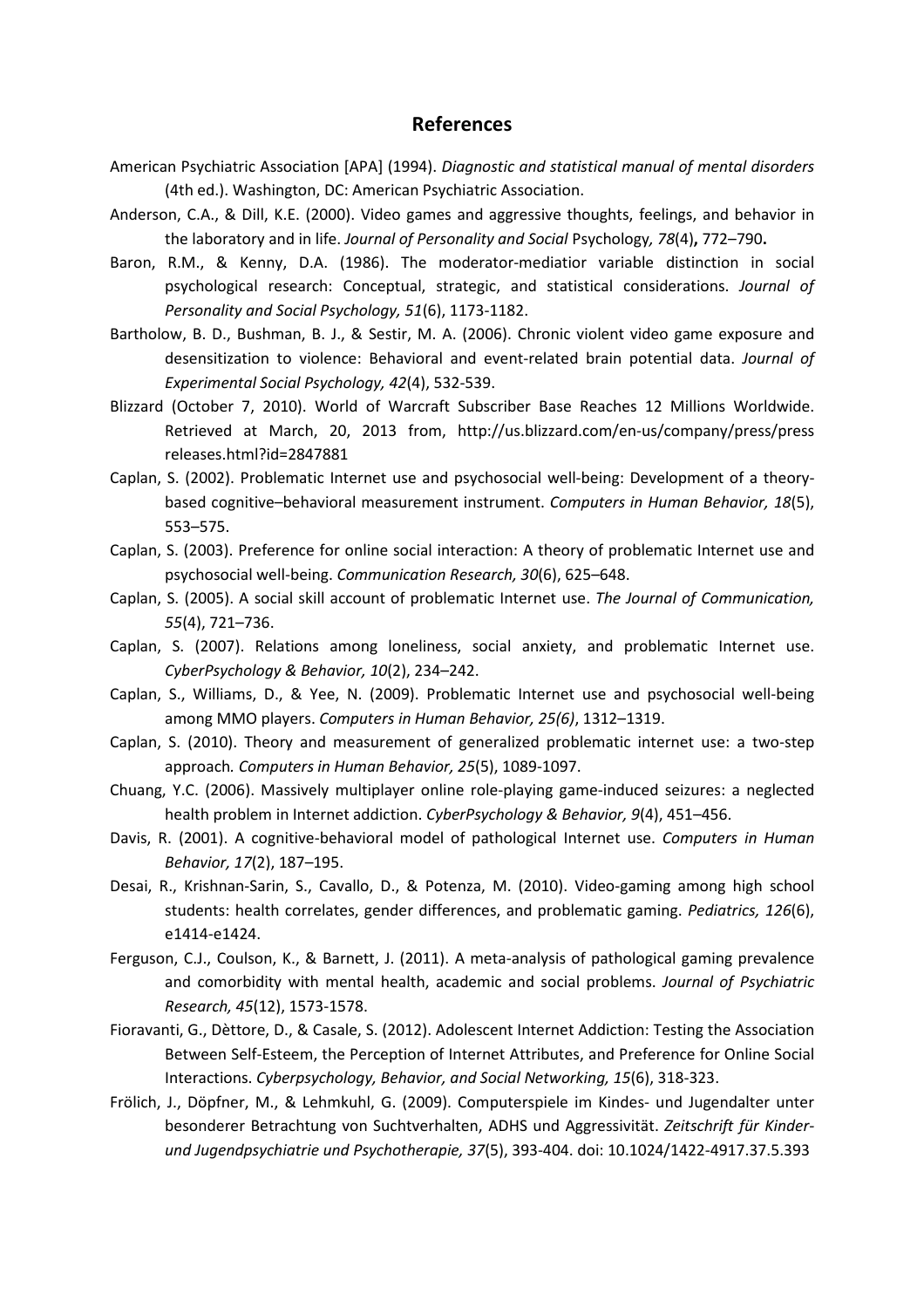- Gentile, D. A., Choo, H., Liau, A., Sim, T., Li, D., Fung, D., & Khoo, A. (2011). Pathological Video Game Use Among Youths: A Two-Year Longitudinal Study. *Pediatrics, 127*(2), e319-e329.
- Ghuman, D., & Griffiths, M.D. (2012). A cross-genre study of online gaming: Player demographics, motivation for play, and social interactions among players*. International Journal of Cyber Behavior, Psychology and Learning, 2*(1), 13–29.
- Grüsser, S. M., Thalemann, R., & Griffiths, M. D. (2007). Excessive Computer Game Playing: Evidence for Addiction and Aggression? *CyberPsychology & Behavior, 10*(2), 290-292.
- Griffiths, M.D. (2010). The Role of Context in Online Gaming Excess and Addiction: Some Case Study Evidence. *International Journal of Mental Health and Addiction, 8*(1), 119-125.
- Griffiths, M.D., Davies, M.N.O., & Chappell, D. (2003). Breaking the Stereotype: The Case of Online Gaming. *CyberPsychology & Behavior, 6*(1), 81-91.
- Griffiths, M.D., Davies, M.N.O., & Chappell, D. (2004). Demographic factors and playing variables in online computer gaming. *CyberPsychology & Behavior, 7*(4), 479–487.
- Griffiths, M.D., Kuss, D.J., & King, D.L. (2012). Video game addiction: Past, present and future. *Current Psychiatry Reviews, 8*(4), 308-318.
- Haagsma, M.C., Caplan, S.E., Peters, O., & Pieterse, M.E. (2012). A cognitive-behavioral model of problematic online gaming in adolescents aged 12–22 years. *Computers in Human Behavior, 29*(1), 202-209.
- Haagsma, M.C., Pieterse, M., Peters, O. (2012). The Prevalence of Problematic Video Gamers in The Netherlands. *Cyberpsychology, Behavior, and Social Networking, 15*(3), 162-168.
- Haagsma, M.C., Peters, O., & Pieterse, M.E. (submitted). Problematic online game use and psychosocial wellbeing. *Submitted.*
- Haagsma, M.C., Peters, O., Pieterse, M.E., & LaRose, R.A. (submitted). *A social cognitive perspective on problematic game behavior*. *Submitted.*
- Kim, J., LaRose, R., & Peng, W. (2009). Loneliness as the cause and effect of problematic Internet use: The relationship between Internet use and psychological well-being. *CyberPsychology & Behavior, 12*(4), 451-455.
- Ko, C.-H., Liu, G.-C., Hsiao, S., Yen, J.Y., Lin, W.-C., Yen, C.-F., & Chen, C.-S. (2009). Brain activities associated with gaming urge of online gaming addiction. *Journal of Psychiatric Research, 43*, 739–747.
- Ko, C.-H., Yen, J.-Y., Chen, C.-C., Chen, S.-H., & Yen, C.F. (2005). Gender differences and related factors affecting online gaming addiction among Taiwanese adolescents. *The Journal of Nervous and Mental Disease, 193*(4), 273–277.
- Kuss, D.J., Louws, J., & Wiers, R.W. (2012). Online Gaming Addiction? Motives Predict Addiction Play Behavior in Massively Multiplayer Online Role-Playing Games. *Cyberpsychology, Behavior, and Social Networking, 15*(9), 480-485.
- LaRose, R., Lin, C.A., & Eastin, M.S. (2003). Unregulated Internet Usage: Addiction, Habit, or Deficient Self-regulation? *Media Psychology, 5*(3), 225-253.
- LaRose, R., & Eastin, M.S. (2004). A social cognitive theory of internet uses and gratifications: Toward a new model of media attendance. *Journal of Broadcasting & Electronic Media, 48*(3), 358- 377.
- Lee, D., & LaRose, R. (2007). A socio-cognitive model of video game usage. *Journal of Broadcasting & Electronic Media, 51*(4), 632–650.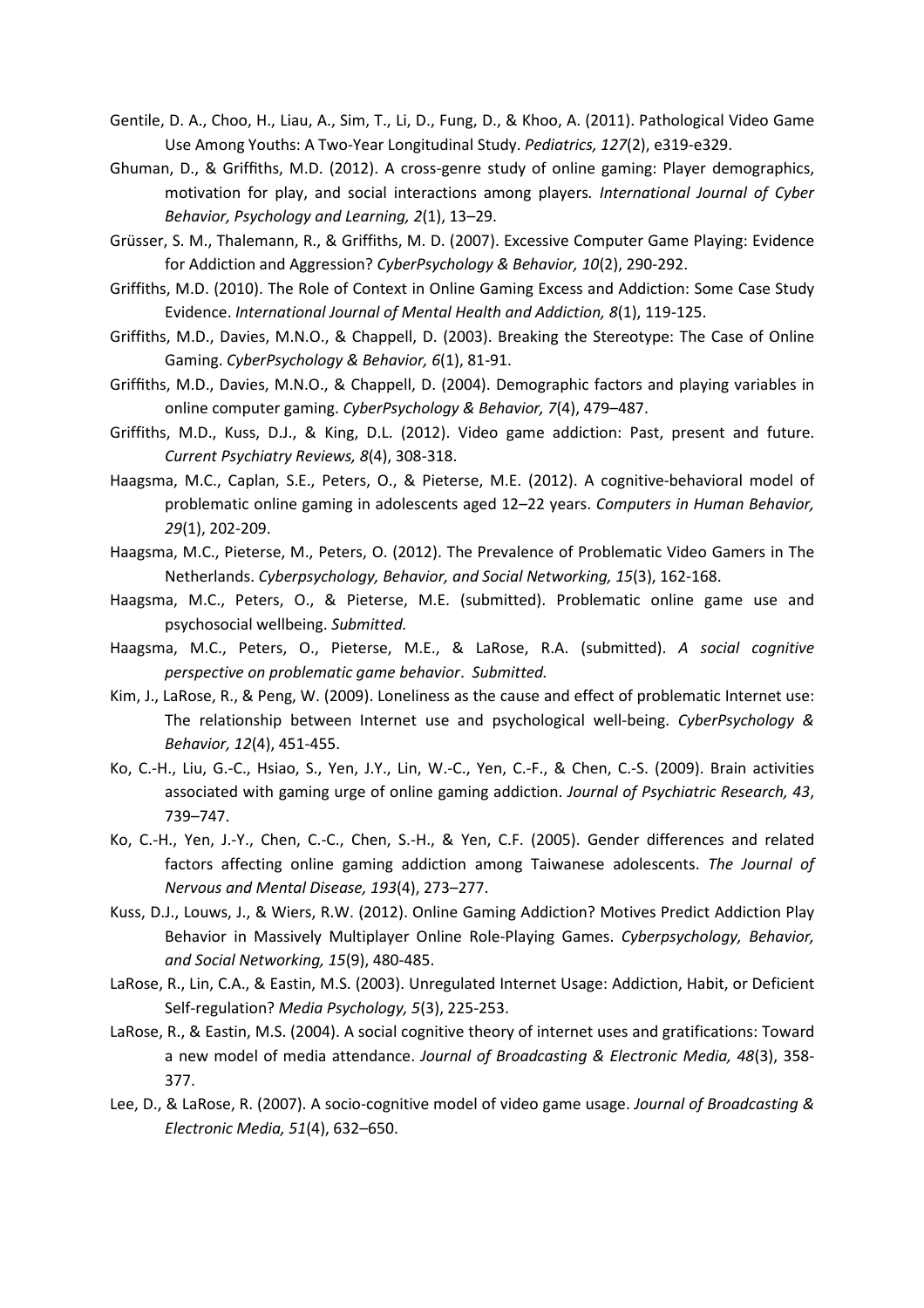- Leménager, T., Gwodz, A., Richter, A., Reinhard, I., Kämmerer, N., Sell, M., & Mann, K. (2013). Self- Concept Deficits in Massively Multiplayer Online Role-Playing Games Addiction. *European Addiction Research, 19*(5), 227-234.
- Lemmens, J.S., Valkenburg, P.M., & Peter, J. (2009). Development and validation of a game addiction scale for adolescents. *Media Psychology, 12*(1), 77-95.
- Lemmens, J.S., Valkenburg, P.M., & Peter, J. (2011). Psychosocial causes and consequences of pathological gaming. *Computers in Human Behavior, 27*(1), 144-152.
- Liu, M., & Peng, W. (2009). Cognitive and psychological predictors of the negative outcomes associated with playing MMOGs (massively multiplayer online games). *Computers in Human Behavior, 25*(6), 1306–1311.
- Longman, H., O´Connor, E., & Obst, P. (2009). The Effect of Social Support Derived from World of Warcraft on Negative Psychological Symptoms. *CyberPsychology & Behavior, 12*(5), 563-566.
- MMOBOMB.com (June, 2013<sup>a</sup>). Battlefield Pay4Free. Retrieved at June, 11, 2013 from http://www.mmobomb.com/review/battlefield-play4Free
- MMOBOMB.com (June, 2013<sup>b</sup>). The Settlers Online. Retrieved at June, 11, 2013 from http://www.mmobomb.com/review/the-settlers-online
- MMOBOMB.com (June, 2013<sup>c</sup>). Need for Speed World. Retrieved at June, 11, 2013 from http://www.mmobomb.com/review/need-for-speed-world
- Nagygyörgy, K., Urbán, R., Farkas , J., Griffiths, M.D., Zilahy , D., Kökönyei, G., . . . Demetrovics, Z. (2013). Typology and Sociodemographic Characteristics of Massively Multiplayer Online Game Players. *International Journal of Human-Computer Interaction, 29*(3), 192-200.
- Ng, B.D., & Wiemer-Hastings, P. (2005). Addiction to the internet and online gaming. *Cyber Psychology & Behavior, 8*(2), 110–113.
- Peters, C.S., & Malesky, L.A. (2008). Problematic usage among highly-engaged players of massively multiplayer online roleplaying games. *CyberPsychology & Behavior, 11*(4), 480–483.
- Primack, B. A., Carroll, M. V., McNamara, M., Klem, M. L., King, B., Rich, M., . . . Nayak, S. (2012). Role of Video Games in Improving Health-Related Outcomes. *American Journal of Preventive Medicine, 42*(6), 630-638.
- Rice, R.A. (2006). *MMO Evolution*. Raleigh, NC: Lulu Press.
- Russel, D.W. (1996). UCLA Loneliness Scale (version 3): reliability, validity, and factor structure. *Journal of Personality Assessment, 66*(1), 20-40.
- Seifert, R., & Jöckel, S. (2009). Die Welt der Kriegskunst: Nutzungsmotivation und Spielerleben im Massively Multiplayer Roleplaying Game World of Warcraft. In T. Quandt, J. Wimmer, & J. Wolling (Eds). *Die Computerspieler. Studien zur Nutzung von Computergames.* 2nd edition (pp. 297–311). Wiesbaden: VS Verlag für Sozialwissenschaften.
- Shi, L., & Mao, Y. (2011). Weekend television viewing and video gaming are associated with less adolescent smoking. *Journal of Substance Use, 16*(2), 109-115.
- Smahel, D., Sevcikova, A., Blinka, L., & Vesela, M. (2009). Abhängigkeit und Internet Applikationen: Spiele, Kommunikation und Sex-Webseiten. In B.U. Stetina & I. Kryspin-Exner (Eds.), *Gesundheit und Neue Medien* (pp. 235–260).Vienna: Springer.
- Van Rooij, A. J., Schoenmakers, T. M., Vermulst, A. A., Van Den Eijnden, R. J. J. M., & Van De Mheen, D. (2011). Online video game addiction: identification of addicted adolescent gamers. *Addiction, 106*(1), 205-212.
- White, P. (2008). *MMOGData: Charts.* Retrieved at July, 9, 2013 from http://mmogdata.voig.com/